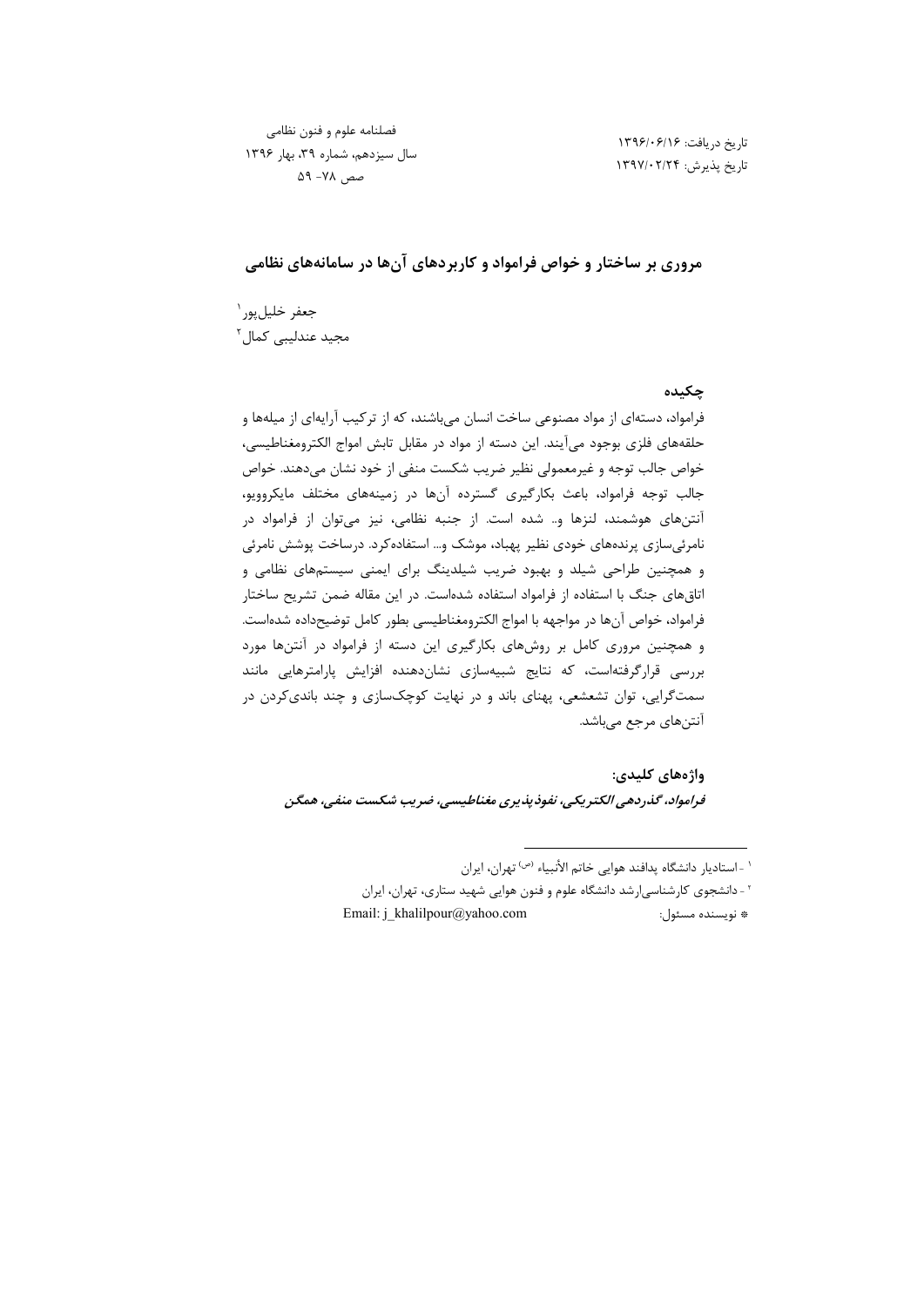متامتريال ٰاز دو واژه "متا" و "متريال" تشكيل شده است، واژه متا برگرفته از واژه يوناني متا به معنای فرا و متریال به معنای مواد می باشد. فرامواد، مواد مرکبی هستند که دارای خواص نامتعارف الکترومغناطیسی در ساختار وجودی خود و دارای خاصیت ضریب شکست منفی نورمی باشند (شکل ۱). به این معنا که این مواد نور را در جهت مخالف مواد عادی منکسر می کنند. پاسخ مواد معمولی به امواج الکترومغناطیسی به مولکولها و اتمهای سازنده آن ماده بستگی دارد. در حالی که در فرامواد این پاسخ به ساختار تشکیل دهنده فرامواد بستگی دارد، تا به نوع اتمها و مولکولهای تشکیل دهنده آن بستگی داشته باشد. مواد با توجه به مثبت یا منفی بودن پارامترهای نفوذپذیری مغناطیسی وگذردهی الکتریکی به چهار دسته تقسیم بندی می-شوند (شکل ۲). دسته اول، موادی هستندکه هر دو پارامتر مثبت میباشند، که در دیالکتریکهای شفاف معمولی اتفاق می|فتد. دسته دوم، موادی که دارای نفوذیذیری مغناطیسی مثبت وگذردهی الکتریکی منفی می باشند، که معمولاً در پلاسماهای الکتریکی ظاهر می شوند. دسته سوم که از آن به عنوان مواد با ضریب شکست منفی یاد می شود، در آن هر دو پارامتر منفی می باشند (آیدین،۷۹:۲۰۰۹). در دسته آخر، نفوذپذیری مغناطیسی منفی بوده و گذردهی|لکتریکی مثبت می¦باشد، که به عنوان مواد پلاسمای مغناطیسی شناخته می شوند. نوع مورد نظر در این مقاله دسته سوم می،باشد. دستیابی به این مواد با استفاده از مواد موجود در طبیعت میسر نمی باشد، لذا برای دستیابی به این خواص باید از میکرو و نانو ساختارهای مصنوعی استفادهنمود. برخی از پدیدههایی که در این مواد مورد بررسی قرار گرفته و نتایجی برخلاف مواد معمولی نشاندادهاند عبارتند از: پدیده دایلر،آ پدیده چرنکوف آو… . فرامواد را بر حسب کا<sub>ر</sub>برد به گروههای فرامواد مایکروویو؟ تراهرتز<sup>۵</sup>فوتونیکی <sup>۶</sup>و … تقسیم بندی م*ی ک*نند.

'Meta material \*Doppler <sup>3</sup>. Cherenkov <sup>4</sup>. Microwave <sup>"</sup>Terahertz

*<sup>\*</sup>* Photonics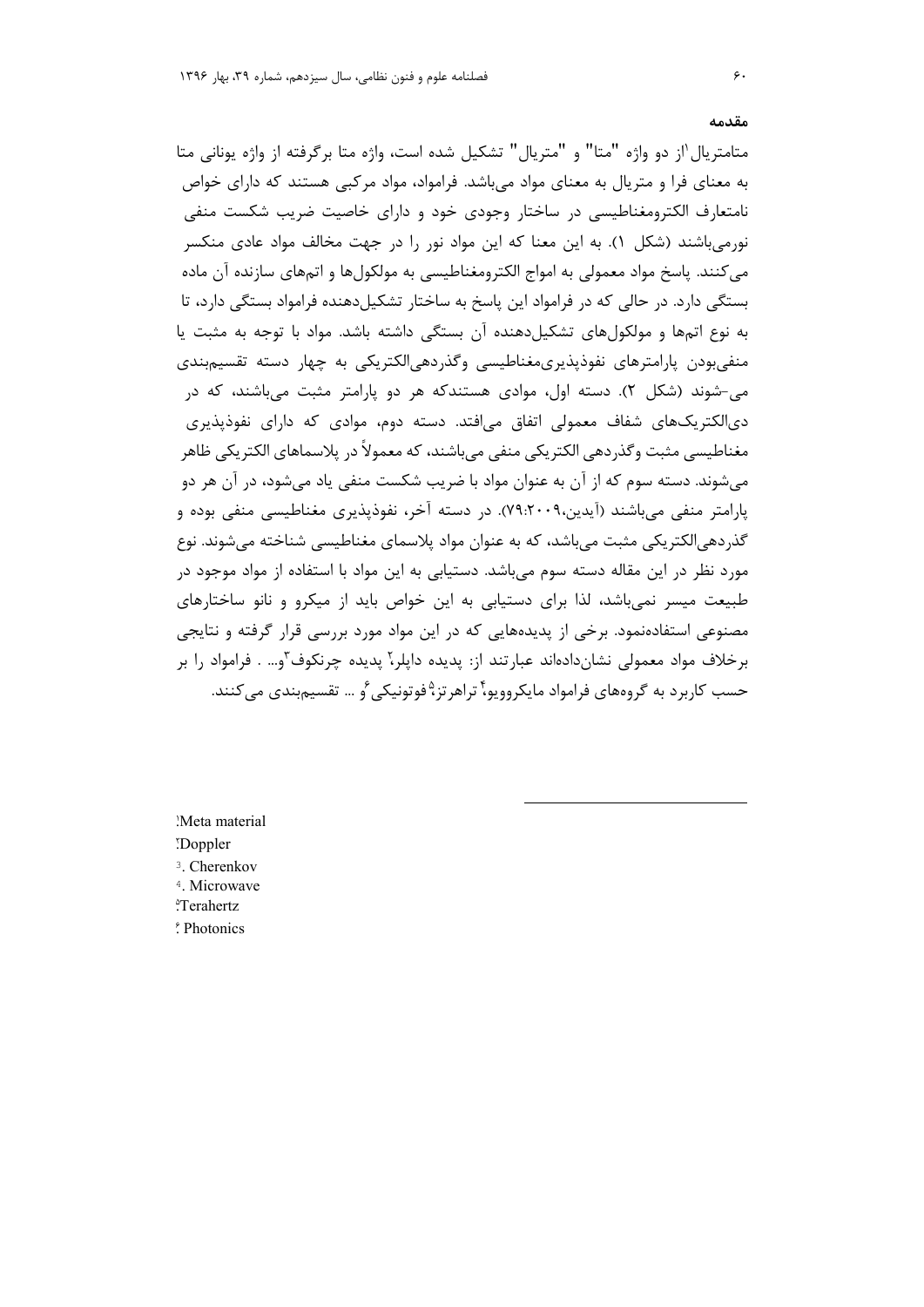

شکل ۱: (الف) نمایش شکست نور در مواد عادی، (ب) نمایش شکست منفی نور در فرامواد.



شکل ۲: تقسیمبندی مواد بر اساس پارامترهای گذردهیالکتریکی و نفوذپذیریمغناطیسی.

### ساختار فرامواد

فرامواد، ساختارهای مرکب مصنوعی هستند که از لحاظ ساختار مؤثر الکترومغناطیسی همگن می باشند. یک ساختار مؤثر همگن، ساختاری است که میانگین اندازه سلولهای شبکه آن، کوچکتر از طول موج انتشاری در آن باشد. چنانچه محیط شرط همگنی را داشته باشد می توان اطمینان داشت که پدیده شکست بر پدیده پراش، غالب شده و ماده از لحاظ الکترومغناطیسی یکپارچه خواهد بود، همچنین تحلیل موج انتشاری در آن با استفاده از روابط ماکروسکوپی امکانپذیر میباشد. با استفاده از پارامترهای گذردهیالکتریکی، نفوذپذیری مغناطیسی و ضریبشکست نوری می توان خواص ماکروسکویی مواد را مورد مطالعه قرار داد. خاصیت گذردهی|لکتریکی و نفوذپذیری مغناطیسی مواد به صورت نسبی با گذردهی|لکتریکی و نفوذیذیری مغناطیسی هوا نسبت داده می شوند. بنا به گفته محققان، پرتوهای نوری که بر

<sup>1</sup>· Diffraction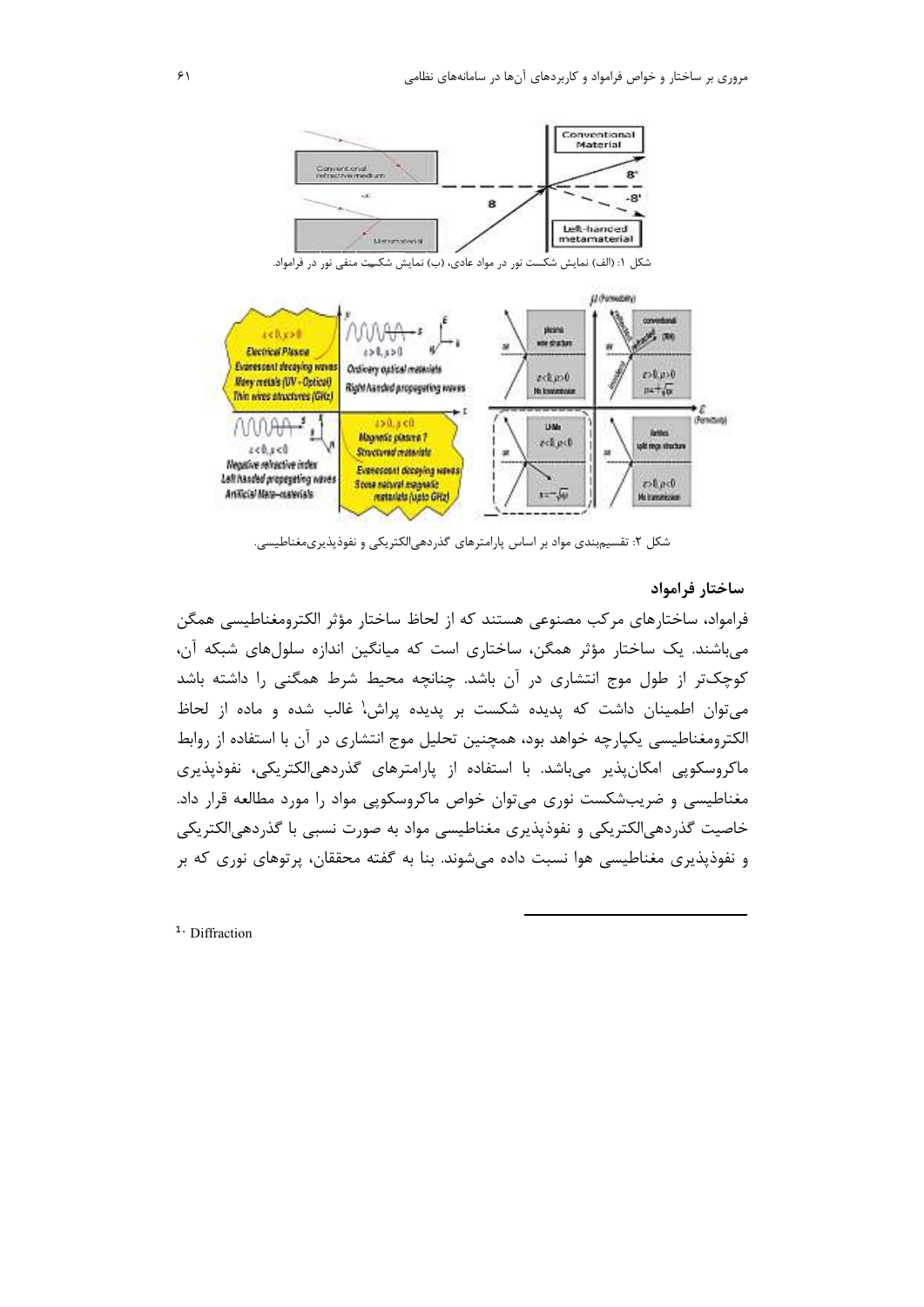فرامواد تابیده میشوند، به دور شیء گردیده و در طرف دیگر دوباره جمع شده، در نهایت دقیقاً در همان مسیر قبلی به راه خود ادامه میدهند (شکل ۳). همانطور که گفته شد مواد جدیدی که می توانند شیوه گشتن نور یا هر اشعه دیگر به دور اشیاء را تغییر دهند، میتوانند روشی برای نامرئی کردن آنها مهیا کنند. با پوشش اشیای مختلف با فرامواد می توان آنها را از نور مرئی، نور مادون قرمز، مایکروویو (ریزموج) و شاید دستگاههای ردیاب صوتی پنهان کرد. این روش با توجه به خاصیت شکست نور مطرح شد. خاصیت شکست نور به این شکل است که امواج الکترومغناطیسی همواره سریعترین مسیر (و نه لزوماً کوتاهترین مسیر) را برای حرکت خود انتخاب می کنند، روشی که در اینجا ایجاد شده است می تواند به کمک امواج الکترومغناطیس و صوت، در گریز نگارها نیز به کار گرفته شود. این تئوری از روش مورد استفاده در بمب افکنهای مدرن استیلت(پنهانکار) که در آن با منعکس کردن امواج رادار از روی سطح خود، مانع دیده شدن می شوند، متفاوت است. در روش مورد نظر، شیء در پوستهای از فرامواد قرار می گیرد و می تواند خطایی حسی مانند سراب را ایجاد کند. فرامواد برای ساختن بخش۵مای الکترونیک بسیار سبک در هواپیماها، خودروها و همچنین عدسیهایی بسیار کارآمد استفاده می شوند. دیوید اسمیت<sup>۲</sup>در دانشگاه دوک به همکاری جان پندری ّاز کالج سلطنتی لندن، به ایده استفاده از این مواد برای شکستن نور و تابشهای الکترومغناطیسی دیگر دست یافتند. به گفته اسمیت: هر کسی که بخواهد چنین پوششی را بسازد باید در ابتدا تصمیم بگیرد که قصد دارد از دید کدام پرتوها پنهان بماند. این نامرئی بودن میتواند به شکل دیگری هم مورد استفاده قرار بگیرد، به این ترتیب که، شخص پنهان شده از طیف نور مرئی می تواند از ابزارهای ریزموجی، صوتی یا مادون قرمز برای دیدن بیرون استفاده کند.

 $1.$  Stealth

<sup>2</sup>. David Smith

<sup>3</sup>. John Pandri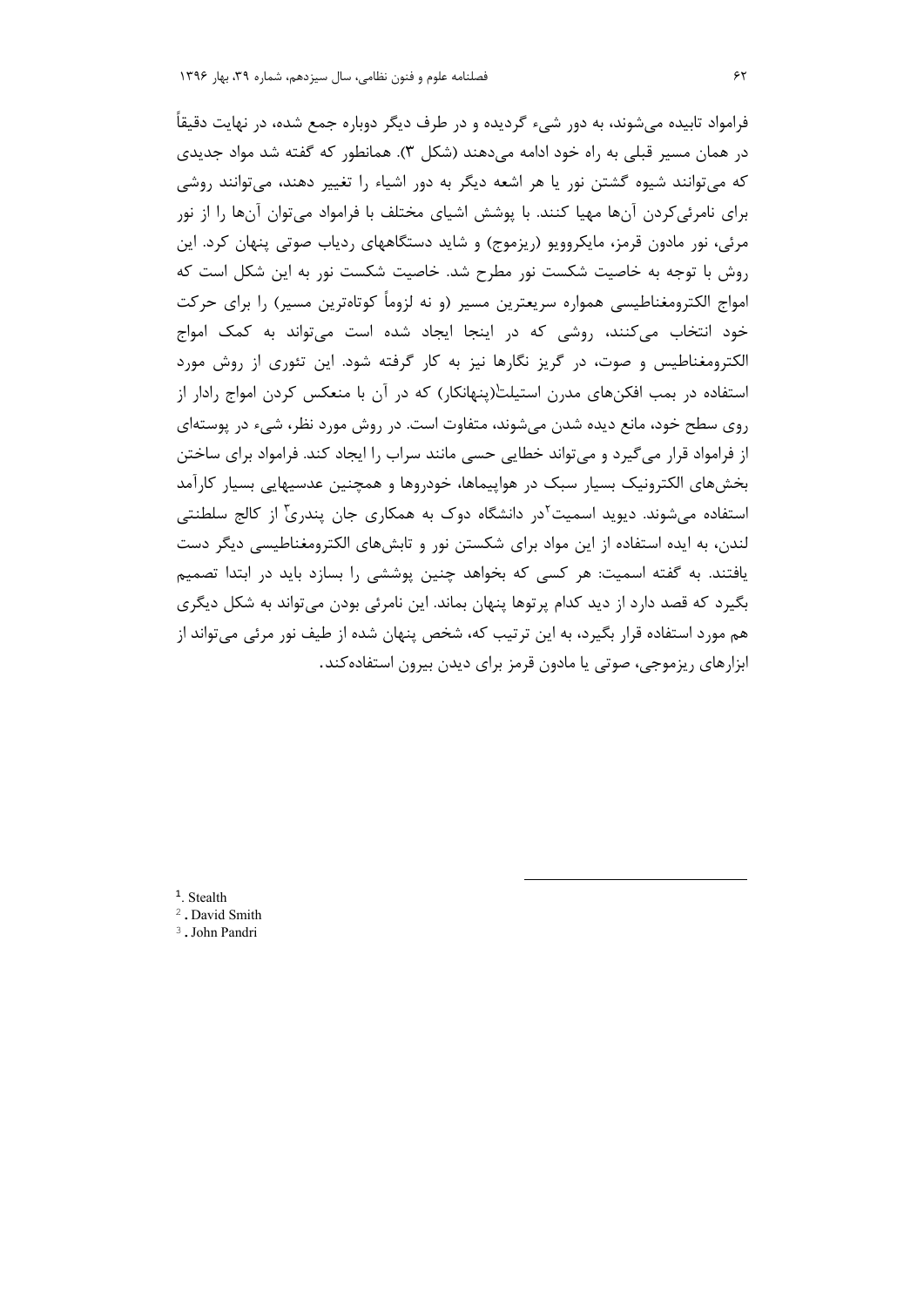

ویکتور وسلاگودر سال ۱۹۶۷، معادلات ماکسول را بر اساس موادی فرضی که دارای نفوذپذیری و گذردهی همزمان منفی بودند، ارائه نمود. وی به صورت تئوری اثبات نمود که امواج صفحهای در این مواد فرضی از ویژگی چپگرد پیروی مینمایند. وسلاگو همچنین نشان داد که نتیجه فرض فوق، ضریبشکست منفی و معکوس شدن اثر دایلر را به همراه دارد. این پدیده پنجره جدیدی را در زمینه انتشار نور گشوده و کاربردهای جدیدی مانند تصویربرداری زیر طول موج و کوچکسازی آنتنها را پیشنهاد میکند. در دهه ۱۹۹۰، پندری توانست با آرایهای از سیمهای فلزی، گذردهی منفی بدست آورد و در ادامه مطالعات خود نفوذپذیری مغناطیسی منفی را از ساختارهای متناوب تشدید کنندههای رینگ شکافدار<sup>۲</sup>بدست آورد. تقریباً تمام مواد از نظر اپتیکی دارای ضریب گذردهی و نفوذپذیری مثبت هستند. در عمل مواد شفاف دارای ضریب شکست حقیقی می باشد که از رابطه (۱-۱) تعیین می شود. (µ: ضریب نفوذپذیری مغناطیسی، ٤: ضریب گذردهی الکتریکی و 11: ضریب شکست حقیقی)

 $n = \pm \sqrt{\varepsilon \mu}$  (1-1)

دانشمندان موفق به ساخت فرامواد کوانتومی شدند، که کاربردهای قابل توجهی در حوزهآشکارسازی فوتونها دارد. دانشمندان برای ایجاد اثر انکسار منفی از تشدیدکنندههای

<sup>1</sup>. Victor Veslago

Split ring resonators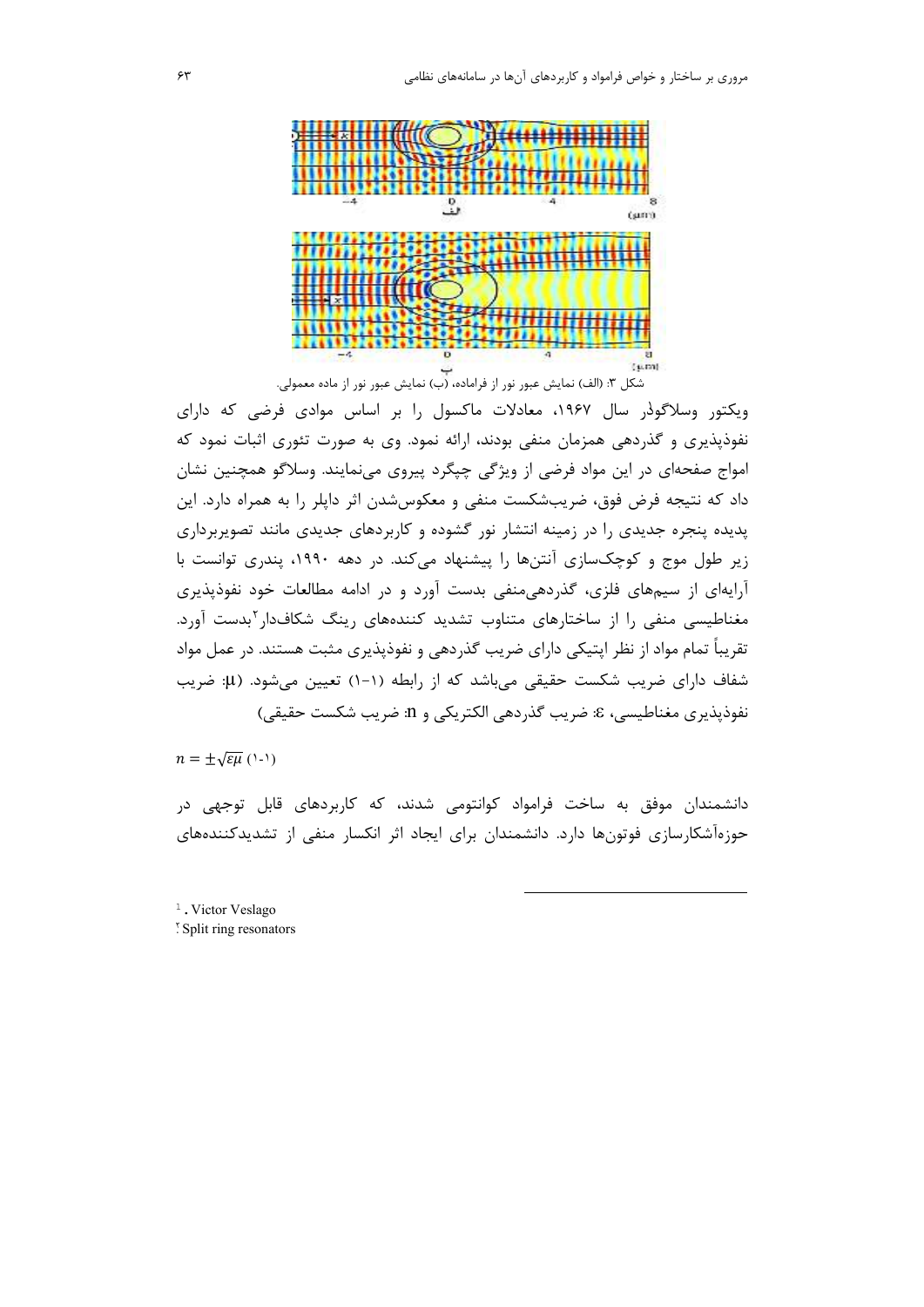حلقه شكافدار استفاده مي كنند (شكل ۴). اين ساختار از دو قطعه فلز غير مغناطيسي c شكل و هم مرکز بهره می گیرد.



شکل ۴: نمایش تشدیدکنندههای حلقه شکافدار.

تشریح عملکرد دقیق این ساختار از اهداف این مقاله خارج است، اما به صورت کلی می توان گفت که شکل حلقهها و محل قرارگیری شکافها، بر فرکانس تشدیدکنندهها (نور مرئی، اشعه مادون قرمز، امواج مایکروویو…) تأثیر گذاشته و در نتیجه موجب انحراف اشعهای که به این ساختار برخورد میکند، خواهد شد. مشکل اصلی فرامواد مبتنی بر این ساختار، فرکانس کاری پایین آنهاست که همین امر ساخت لباسهای نامرئی کننده را که بیشتر در موجهای فرکانس بالایی مثل نور مرئی کاربرد دارند، با چالش مواجه ساخته است. محققان آلمانی با قرار دادن ۲۰ کوبیت (بیت کوانتومی) آلومینیوم در تشدیدکننده مایکرویوی توانستند مقدار بسیار اندکی ماده فرامواد کوانتومی تولید کنند (شکل ۵–ب). با تابش امواج مایکرویو با یک فرکانس مشخص بر روی فرامواد کوانتومی (شکل ۵-الف)، فوتونهای تشکیل دهنده موج مایکروویو در تشدیدکننده برانگیخته میشوند، بعد از درهمکنش فوتونها با ۲۰ کوبیت آلومینیم، در نهایت این فوتونها با تغییر وضعیت از تشدیدکننده خارج میشوند که این تغییر حالت در قالب انحراف اشعه قابل مشاهده خواهد بود. محققان با بررسی تغییر حالت فوتونها به نتیجه جالب توجهی رسیدند. هشت کوبیت به منظور اثرگذاری بر روی فوتونها به هم جفت شدند و در حین انجام فرآیند، این گروه هشتتایی به گروههایی چهارتایی تفکیک شدند. ما هنوز در مورد علت بروز اين پديده مطمئن نيستيم و كشف آن عمدهترين هدف تحقيقات آينده خواهد بود. از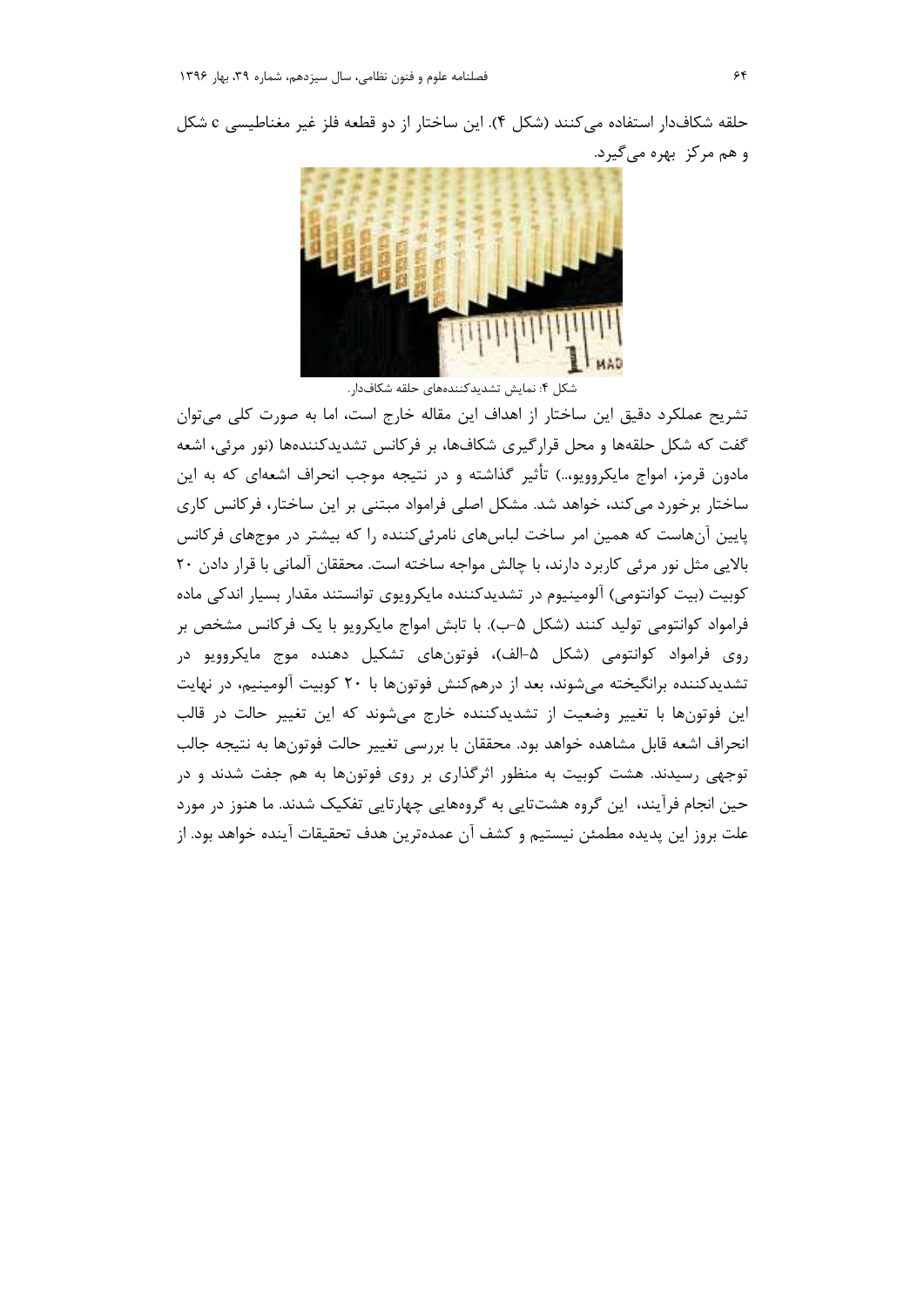میان طرحهای مختلفی که برای فرامواد در نظر گرفته می شود ساختارهای فیشنت ۱ محتملترين طرح در ناحيه مرئي ميباشد.



شكل ۵: (الف) نمايش تابش امواج مايكرويو بر روى فرامواد كوانتومى، (ب) ساختار فرامواد كوانتومى. این دسته از فرامواد متشکل از لایههایی متناوب از جنس فلز و دی الکتریک بوده و دارای حفرههای مستطیل شکلی در وسط سلول واحد خود می باشند. این ساختار را می توان متشکل از دو بخش مجزا دانست که سبب میشود تا بتوان گذردهی الکتریکی و نفوذپذیری مغناطیسی را به طور مجزا و جداگانه مهندسی نمود. مؤلفه اول در این ساختار که گذردهی الکتریکی منفی را موجب میشود متشکل از سیمهای فلزی نازک بوده که در راستای میدان الکتریکی نور تابشی قرار گرفتهاند و همانند فلزی با فرکانس پلاسمای کاهش یافته عمل خواهد کرد. مؤلفه دوم که منجر به ایجاد نفوذیذیری مغناطیسی منفی خواهد شد متشکل از نوارهای ضخیم فلزی بوده که در راستای میدان مغناطیسی نور تابشی قرار گرفته و با لایههای دیالکتریک از یکدیگر جدا شدهاند. فرامواد عموماً ترکیبی از هادیها که روی دیالکتریک چاپ می شوند، میباشند. پارامترهای پراکندگی این مواد در یک موجبر با خصوصیات معادل پلاسما مقایسه میشوند. طبق قوانین الکترومغناطیس اگر ضریب شکست مادهای نزدیک به صفر شود پدیده فوق شکست رخ داده، امواج بازتابشی به جهت بردار سطح نزدیک شده، باعث متمرکز شدن میدانها شده و خصوصیات تشعشعی به طور مؤثری بهبود می یابد. بدین منظور فرامواد با ضریب شکست نزدیک به صفر در فرکانس مورد نظر به صورت لایه فوقانی در بالای صفحه تشعشی آنتن قرار گرفته و سبب بهبود تشعشع آنتن خواهد شد. به طور کلی می توان فرامواد را

<sup>1</sup> Fishnet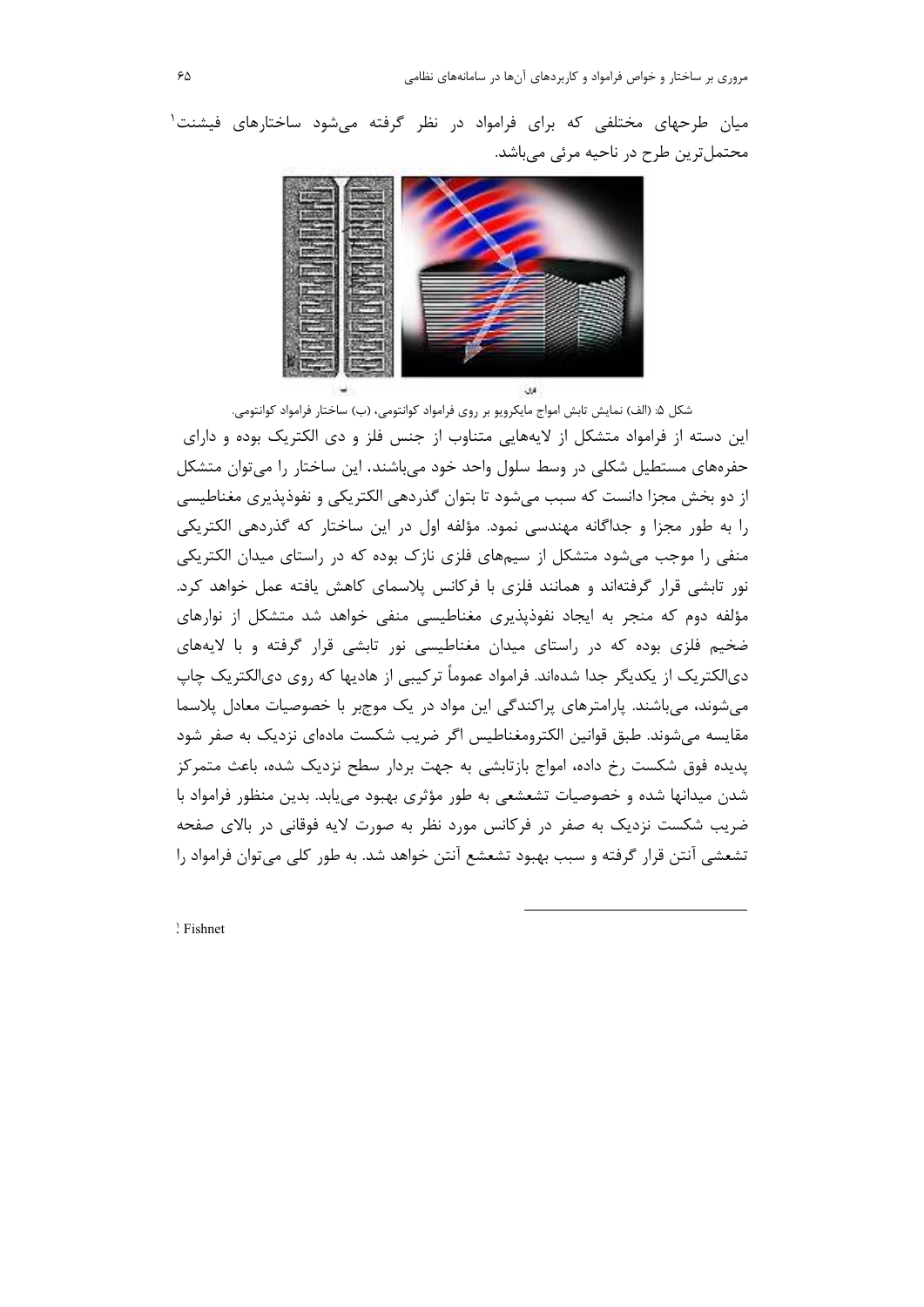به دو دسته کلی تشدیدشونده و تشدیدنشونده تقسیم نمود که در نوع تشدیدشونده که موضوع مورد بحث ما در ادامه است، دوره تناوب در حدود ۱۰ برابر طول موج است ولی در دسته دوم، دوره تناوب بسیار کوچکتر از طول موج خواهد بود. اگر هر دوپارامترهای µ و ε مواد منفی باشند معادلات ماکسول را می توان به صورتی تغییر داد که H (شدت میدان مغناطیسی) و یا E (شدت میدان الکتریکی) منفی در نظر گرفته شود که به دلیل وابستگی این دو به بردار موج می توان در نظر گرفت که K (عدد موج) منفی است و این بدین معنی است که دیگر قانون دست-راست در اینجا صادق نیست و K در جهت منفی قرار دارد یا به عبارت سادهتر قانون دست–چپ برای آن صادق خواهد بود (چن،۲۰۰۹،۴۰۰). بنابراین روابط زیر برقرار میباشد.

| $\nabla \times \vec{E} = -j\omega(-\mu)\vec{H}$          |  |
|----------------------------------------------------------|--|
| $\nabla \times \vec{H} = j\omega(-\varepsilon)\vec{E}$   |  |
| $\nabla \times \vec{E} = -j\omega\mu(-\vec{H})$          |  |
| $\nabla \times (-\vec{H}) = j\omega \varepsilon \vec{E}$ |  |

با توجه به روابط (۱-۲) و (۱-۳)، به ترتیب روابط (۱-۴) و (۱-۵) حاصل می شود و نشان دهنده سیستم دست چیے مے،باشد.

برخلاف مواد طبیعی که خواص اپتیکی آن به ساختار اتمهای تشکیل دهنده بستگی دارد، خواص اپتیکی یک فراماده از هندسه نانو سلولهای خود یا همان اتمهای مصنوعی مشتق میشود. با دستکاری هندسه این سلولها میتوان ضریب شکست را تنظیم کرده و ضریب شکست مثبت، منفی یا صفر به فراماده بخشید. یکی از مشکلات مواد مشابه با فرامواد، نیاز به تعامل با میدانهای الکتریکی و مغناطیسی نور میباشد. بسیاری از فرامواد طبیعی در برابر میدان مغناطیسی نوری با طول موج مرئی و مادون قرمز کدر هستند. در رویکرد قبلی برای تولید فرامواد، اتمهای مصنوعی مرکب از دو جزء تولید شد، یک جزء در تعامل با میدان الکتریکی و جزء دیگر برای تعامل با میدان مغناطیسی بود. اشکال چنین رویکردی این است که هر جزء با رنگ@ای متفاوتی از نور در تعامل است و به طور معمول دشوار است که این دو جزء در طیف گستردهای از طول موج همپوشانی داشته باشند. برای رفع این مشکل گروهی از محققان به سرپرستی دیون،ٰ یک اتم تکجزئی با خصوصیاتی طراحی کردند تا به ماده اجازه دهد به بهترین شکل با هر میدان الکتریکی و مغناطیسی نور تعامل داشته باشد. گروه با

<sup>1</sup> Dion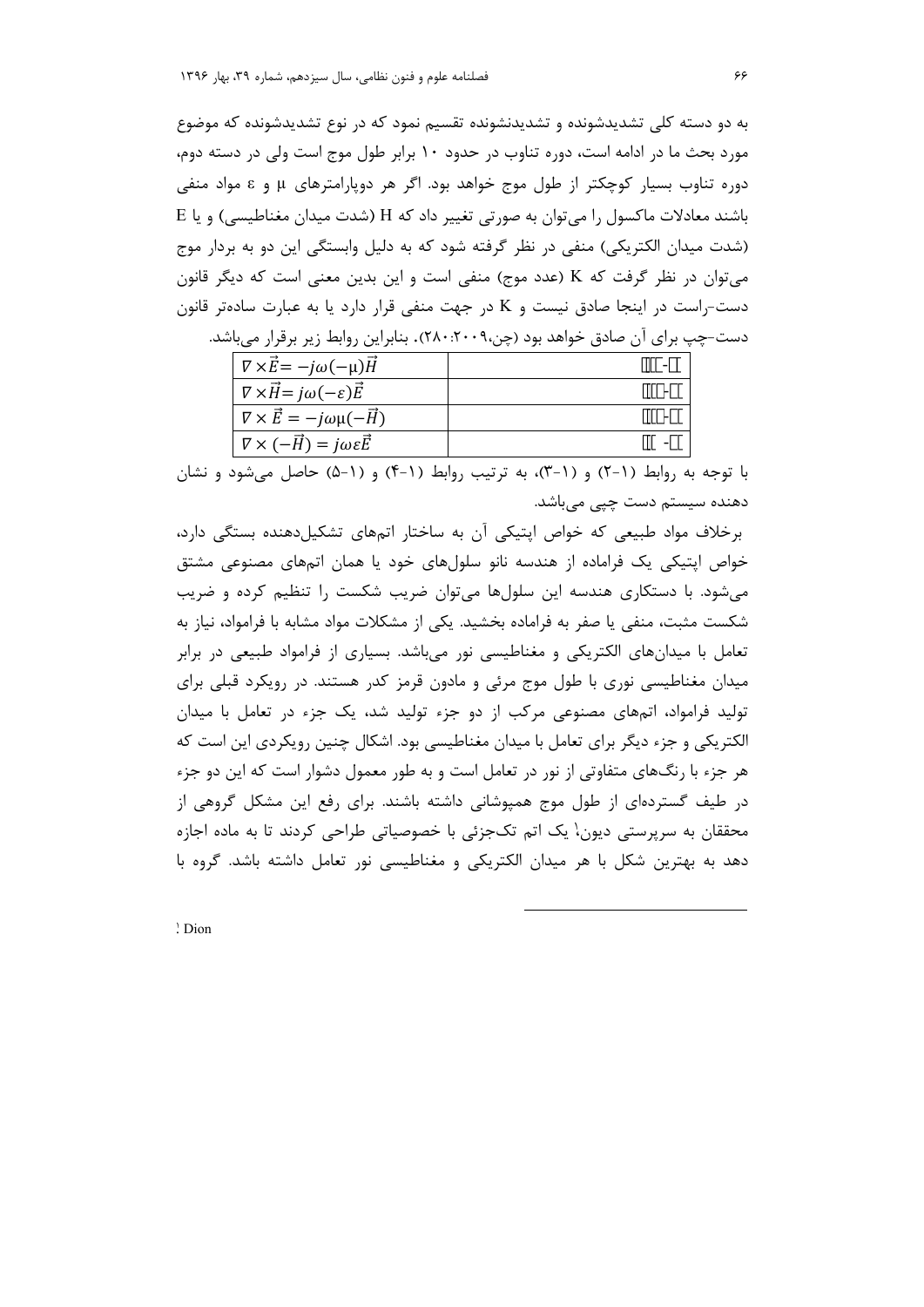استفاده از ریاضیات پیچیده به شکل جدیدی از ماده رسیدند که دگرگونی ایتیکی<sup>۱</sup>نامیده می شود. آنها با یک ساختار مسطح دو وجهی که دارای خواص اپتیکی مطلوب بود کارشان را آغاز کردند که البته نمی توانست اتم مناسبی برای فرامواد محسوب شود. سپس هنگام تهیه نقشهاتم درست شبیه یک طراح، شکل کروی را تبدیل به یک صفحه صاف کردند. سیس این ساختار نامتناهی را تا زده و ضمن حفظ خواص ایتیکی، آن را به یک شیء سهبعدی در مقیاس نانو تبديل كردند. جسم تبديل شده شبيه هلال ماه بوده و نوک آن باريک و در وسط پهنتر بود. فراماده جدید شامل اتمهای هلالی شکل در مقیاس نانو بودند که در یک آرایه تناوبی مرتب شده بود. فراماده طراحی شده در طول موج حدود ۲۵۰ نانومتر و در نواحی چندگانه طیف مرئی و طیف نزدیک مادون قرمز دارای ضریب شکست منفی بود. محققان معتقدند با چند ترفند دیگر میتوانند این فراماده را در سراسر طیف مرئی قابل استفاده سازند. فرامواد در ساخت دستگاههای نامرئی *کن*نده و هاییرلنزها<sup>۲</sup>که تابع محدودیتهای مواد معمولی نیستند، استفاده می شوند. نحوه رفتار یک ماده بر اساس خواص و ویژگی های اجزای تشکیل دهنده آن و نحوه چینش زیرواحدهای آن مشخص می شود. دکتر کریستین دلا<sup>۳</sup>و نادر انقطاع از دانشگاه ینسیلوانیا<sup>۴</sup>ییشنهاد می کنند برای ساخت فرامواد فقط از دو زیرواحد با خواص مخالف به نام بیتهای فرامواد مثل صفر و یک که در کدهای دودویی هستند، استفاده کرد. این دو محقق از قطعات نقره و سیلیکا (در اندازه نانو) استفاده کردهاند که هرکدام در مواجهه با نور بسیار متفاوت عمل میکند: یکی از این مواد فلز است و دیگری عایق است. این دو محقق با استفاده از شبیهساز کامپیوتری یک ساختار لایهای ایجاد کردهاند که بایتهای افزایش عملکرد و پیچیدگی را ترکیب میکند. در واقع وقتی این مواد دیجیتالی میشوند، ماده حاصل خواص منحصريهفرد خودش را دارد كه كاملاً از خواص زیرواحدهای تشكیل دهندهاش جداست.

! Optical metamorphism

2Hyper lenses

<sup>r</sup> Dr. Christian Dela

! University of Pennsylvania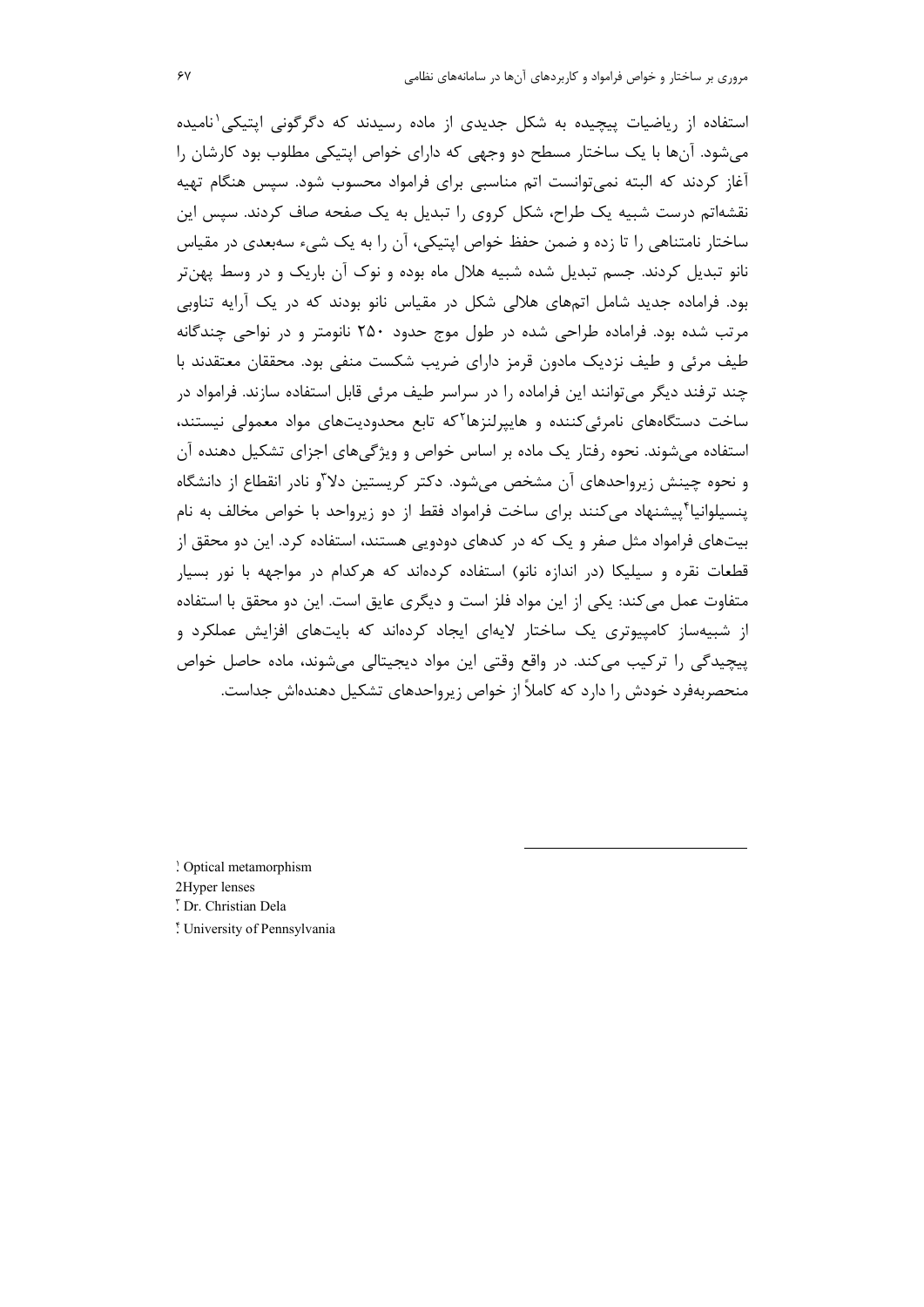كاربردهاي فرامواد اکنون به نمونههایی از کاربردهای فرامواد در مهندسی مایکروویو اشاره می کنیم

# شنل نامرئي كننده فراموادا

فرامواد از دو یا چند آرایه منظم بسیار کوچک تشکیل شده است که از تمامی طول موجهای نوري كه با آن در تقابل خواهد بود، كوچك تر است. اين ساختار خاص و منظم داخلي همان چیزی است که به فرامواد خواصی غیر معمول میدهد. اکنون پژوهشگران موفق به ساخت ماده جدیدی از جنس فرامواد شدهاند که بالاتر از سیاهی نام گرفته است. این ماده خواص نوری منحصر به فردي دارد و تقريباً مي تواند تمام نوري كه به سطح آن مي تابد جذب كند. اوچني ناریمانوف<sup>۲</sup>که ایده اولیه تولید این ماده را مطرح کرده است، دریافت که می توان با ایجاد ساختاری ویژه به فرامواد این امکان را داد که تقریباً تمامی پرتوهای الکترومغناطیس را در یک محدوده خاص جذب کند. شیء ساخته شده از این ماده می توانست در مقایسه با اجسام سیاه موجود در طبیعت که همیشه بخشی از نور را بر می گردانند کاملاً سیاه باشد. ساختار داخلی این ماده از آرایههایی شامل نانو سیمهای نقره به قطر ۳۵ نانومتر که در سطوح ۱ سانتیمتر مربعی از اکسید آلومینیوم به ضخامت ۵۱ میکرومتر جاسازی شدهاند، تشکیل شده است. محققان موفق به ساخت مادهای شدهاند که می تواند حدود ۹۹ درصد از پرتوهای نور را حین برخورد جذب کند. کاربرد اصلی این ماده که به عنوان مرموزترین ماده شناخته شده است در ساخت تجهیزات جاسوسی که رادارها قابل به تشخیص آنها نیستند، خواهد بود(میری،۹۷:۱۳۹۲).

## کاربرد فرامواد در طراحی شیلد و بهیود ضرب شیلدینگ<sup>۳</sup>

در بسیاری از کاربردها جلوگیری از رسیدن میدانهای الکترومغناطیسی به برخی ادوات یا جلوگیری از انتقال میدان به خارج از دستگاه و محیط اطراف و از بین بردن یا کاهش کوپلینگ بین تجهیزات کنار هم امری مطلوب است، و این کار با بکارگیری شیلدها و جاذبهای الکترومغناطیسی انجام می گیرد. برای هر یک از این کاربردها موادی وجود دارند که به طور

: Meta material Invisibility Cloaks

<sup>r</sup> Uchni Narimanov

" Shielding coefficient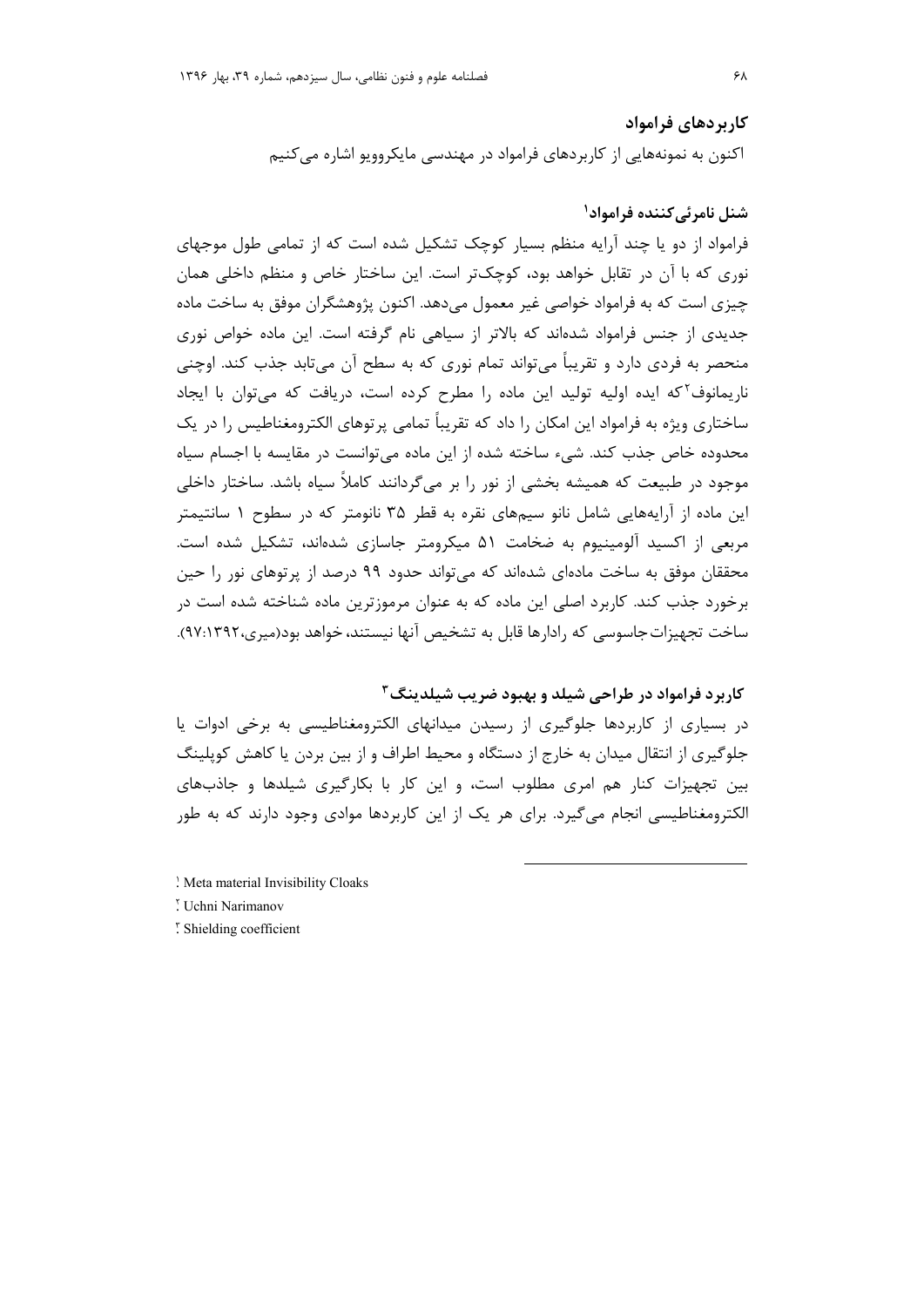متداول از آنها استفاده می شود. اما با پیدایش فرامواد و ویژگی های خاصی که این نوع مواد در انتشار امواج الكترومغناطيسي از خود نشان مىدهند ساختارهاى جديدى با كارايي بهتر و ابعاد کوچکتر و سبکتر نسبت به ساختارهای متداول برای شیلدها و جاذبها پدید آمدند. ساختارهای فرامواد مختلفی در طراحی جاذبها مورد استقاده قرار گرفتهاند که یکی از این ساختارها، ساختاری بر مبنای باند گسست الکترومغناطیسی طراحی شده که چیدمان خاص این سلولها در ساختار به خاصیت جذب بیشتری منجر می شود (احمدیان،۸۹:۱۳۹۱).

## کاربرد فرامواد در آنتن ها

در چند سال اخیر، تلاشهایی برای بهبود خصوصیات تشعشعی آنتنها صورت گرفته است. با معرفی فرامواد و بررسی ویژگیهای منحصربهفرد این مواد، تحقیقات زیادی در مورد کاربرد این مواد در سیستمهای تشعشعی صورت گرفته است. بهبود گین، جهتدهندگی و قدرت انتشار آنتن، از جمله مهمترین اهداف می،باشد. تأثیرات ساختارهای متفاوت فرامواد در بهبود گین آنتن دوقطبی مورد ارزیابی قرارگرفته است (میرزایور۲۰۰۸٬۰۶۰۰). یکی از جالبترین ویژگی های این مواد این است که در برخی فرکانسها ضرایب گذردهی الکتریکی و نفوذپذیری مغناطیسی صفر یا کوچکتر از صفر می شود. طبق قوانین الکترومغناطیسی می دانیم که یکی از ضرایب گذردهی الکتریکی و نفوذیذیری مغناطیسی در یک فرکانس مشخص صفر شود، منجر به صفر شدن ضریب شکست شده و در نتیجه باعث خواهد شد که جهت امواج خروجی از ماده، به بردار نرمال سطح نزدیکتر شود که از این خصیصه برای بهبود جهتدهی و گین آنتن، استفاده میشود. از سوی دیگر، چون این مواد قادر به پشتیبانی امواج وارونه هستند، میتوانند سیستم تشعشعي راچندبانده كنند. همچنين جهت بررسي تأثير فرامواد در ساختارهاي الكترومغناطيس، روشهای بکارگیری آن در آنتنها مورد بررسی قرار گرفته که نتایج بدستآمده نشان دهنده افزایش پارامترهایی مانند سمتگرایی، توان تشعشعی، پهنای باند و در نهایت کوچکسازی در آنتن های مرجع می باشد (اریبی،۱۳۸۷-۴۹:۱۴۸).

کاربرد فرامواد در ساختارهای آنتن های مایمو<sup>۱</sup>

Multiple Input-Multiple Output(MIMO)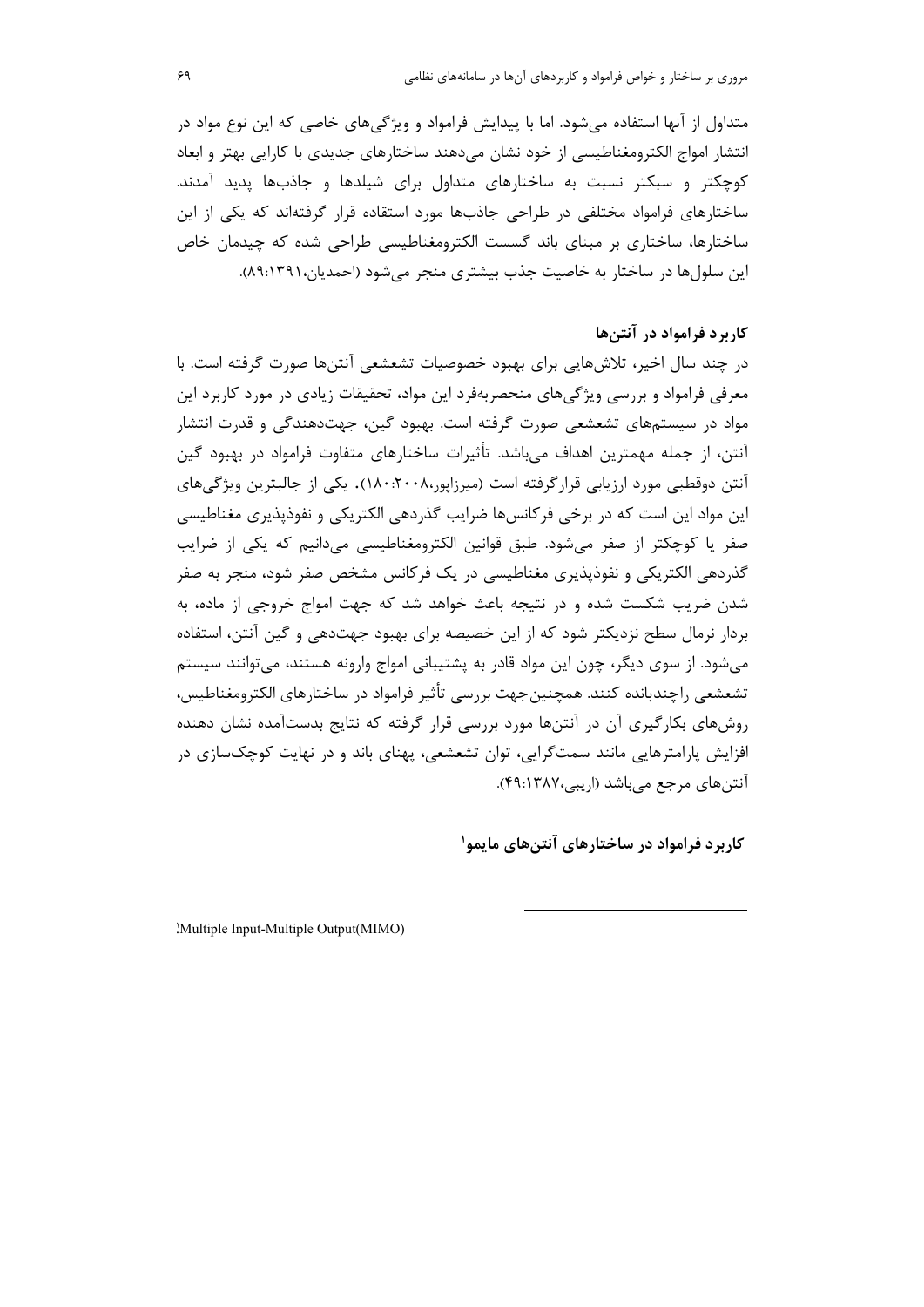مایمو که عبارت اختصاری چند ورودی – چند خروجی می باشد یک فناوری انتشار امواج (آنتن) برای سیستمهای مخابراتی بیسیم است. بدین صورت که در هر دو طرف فرستنده و گیرنده از چند آنتن استفاده میشود. سیگنالهای ارسالی در انتهای مدار مخابراتی با هم تركيب مي شوند تا خطا به حداقل رسيده، سرعت انتقال اطلاعات به بيشينه افزايش پيدا كند. فناوری مایمو با افزودن چشمگیر گذردهی دادهها و برد لینک مخابراتی آن هم بدون نیاز به یهنای باند با توان ارسالی اضافی جایگاه ویژهای در مخابرات بیسیم یافته است. دستیابی مایمو به این امر بوسیله بازدهی طیفی بالاتر (تعداد بیتهای بیشتر در هر ثانیه در هر هرتز از یهنای باند) و قابلیت اطمینان ارتباط است. در این بین روشهای بسیاری برای پیاده سازی این سیستم و بهرهمندی از مزایای آن پیشنهاد شده است. در سالهای اخیر تحقیقات بسیاری در مورد پیادهسازی سیستمهای مایمو بااستفاده از ساختارهای فراموادی شدهاست (بحری،۱۳۹۳).۵۵:۱

# کاربرد فرامواد در زیر لایه آنتن میکرواستریپ یچ مثلثی با هندسه فراکتالی'

برای کوچک کردن اندازه آنتن روشهای مختلفی مانند افزودن بار دیالکتریک (یونگ،۲۰۱۱:۷۵٪) و ساختارهای مارپیچی (لیدنگ،۲۰۱۲،۸۰) استفاده شده است و برای کاهش سطح فیزیکی آنتن می توان از فراکتالی کردن استفاده کرد. واژه فراکتال اولین بار توسط مندلبروت<sup>۲</sup>برای توصیف شکلهای پیچیده که خاصیت خود تشابهی ذاتی در ساختار هندسی شان دارند ارائه شد. استفاده از هندسه فراکتالی در زمینههای مختلف مهندسی توجه بسیاری را به خود جلب کرده است. یکی از این زمینهها طراحی آنتن است. برخی ساختار فراکتالی توانستهاند ابعاد آنتن را به مقدار چشمگیری کوچک کنند (الشربینی،۹۹۳:۲۰۰۶). این بدان معنی است که ابعاد الکتریکی معادل آنتن از ابعاد فیزیکی آن بزرگتر است. برخی از این ساختارها امکان دسترسی به چند باند فرکانسی ,ا فراهم می کنند. ساختارهای فراکتالی شکل، طول یا محیط را بر روی بخشهای داخلی یا ساختارهای خارجی افزایش میدهند و با این کار مسیر جریان الکتریکی سطحی را افزایش داده و در نتیجه فرکانس رزونانس را کاهش میدهند. روش مورد استفاده در این کار ایجاد فراکتالهایی به شکل مثلث سیرپینسکی ٔ برروی پچ مثلثی است، پس از آن سعی شده با

: Fractal geometry

Mandelbrot

" Syrpinsky Triangle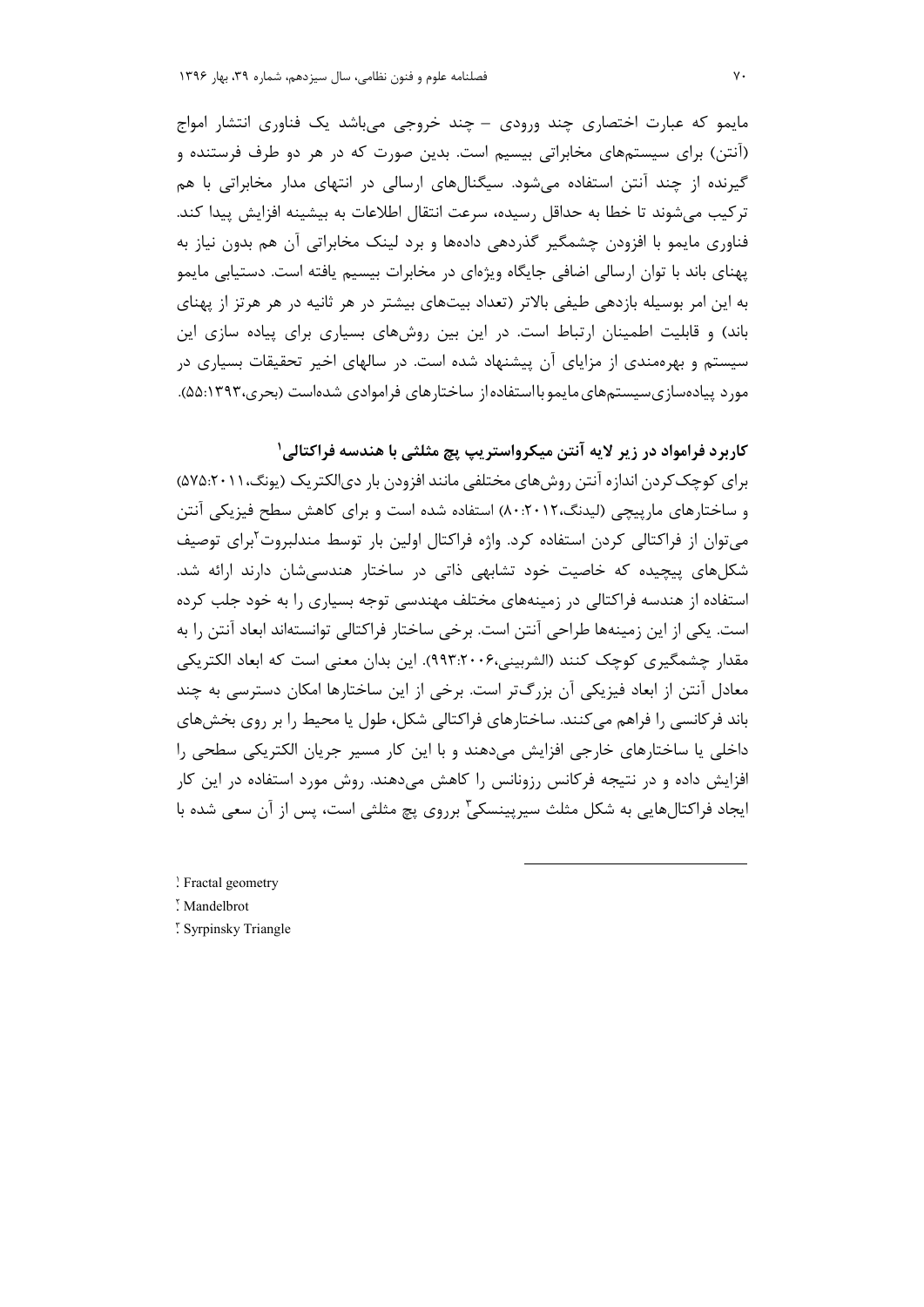مروری بر ساختار و خواص فرامواد و کاربردهای آنها در سامانههای نظامی

به کار بردن زیر لایه فرامواد با ساختار باند ممنوعه کاهش فرکانس، رزونانس بیشتری را برروی آنتن بدست آورد (سهندآبادی،۲۹۲۲:۲).

کاربرد فرامواد در کوچکسازی و ایجاد مد تشعشعی اضافی و افزایش گین تشعشعی آنتنهای میکرواستریپ

در آنتنهای میکرواستریپی مستطیلی که زیر لایههای آنها با فرامواد با نفوذپذیری منفی بار می شود، می توان به مد تابشی دست یافت که طول موج در فرکانس تشدید بسیار پایین تر از ابعاد آنتن باشد. بر اساس روش بیان شده یک آنتن با زیر لایه فراموادی طراحی شده که ابعاد آن به اندازه ۷۷درصد کاهش یافته است و بر اساس روابط میدان در زیر لایه آنتنهای میکرواستریپ مستطیلی که با فرامواد بارگذاری شدهاند الگوریتمی استفاده شده که بر اساس آن می توان مد تشعشعی اضافی در این نوع آنتنها ایجاد کرد. همچنین با بکار بردن نوع خاصی از فرامواد در زیر لایه آنتن حلقهای چهار بانده، میتوان بهره تشعشعی این آنتن را افزایش داد (بذ, كا, ، ۵۴:۱۳۹۰).

کاربرد فرامواد در آنتنهای مدارچاپی و افزایش بهره آنتنها

آنتنهای مدارچاپی با بهرههای بالا کاربردهای وسیعی در سیستمهای نظامی و تجاری دارند. ولي بهره اين نوع آنتنها محدود به ۶ الي ۷ دسيبل مي باشد. با استفاده از ساختارهاي فرامواد بهره این آنتنها افزایش می یابد. با بررسی بر روی یک ساختار ساده که شامل دو حلقه فلزی چاپ شده در دو طرف یک زیر لایه دی|لکتریک با ساختار صفحه|ی با ضریب شکست صفر استفاده شده و برای فشردهسازی بیشتر بعد از تحلیل روابط فیزیک برای بدست آوردن ساختاری با پلاسمایی پایین تر با سطح زیر لایه ثابت باید از حلقههایی با طول بیشتر استفاده کرد که از ساختارهایی همچون فراکتال هیلبرت`استفاده میشود. با بررسی تأثیر ساختار ذکر شده بر روی الگوهای تشعشعی آنتنهای مدارچاپی و تنها با استفاده از یک سلول واحد فرامواد بر روی آن در فاصله نصف طول موج نتیجه میشود که یک سلول واحد به تنهایی میتواند بهره آنتن را به میزان حدود ۵ دسیبل افزایش دهد و با ساخت یک لنز کامل ۱۲ سلولهای واحد

Hilbert Fractal <sup>r</sup>Perfect lens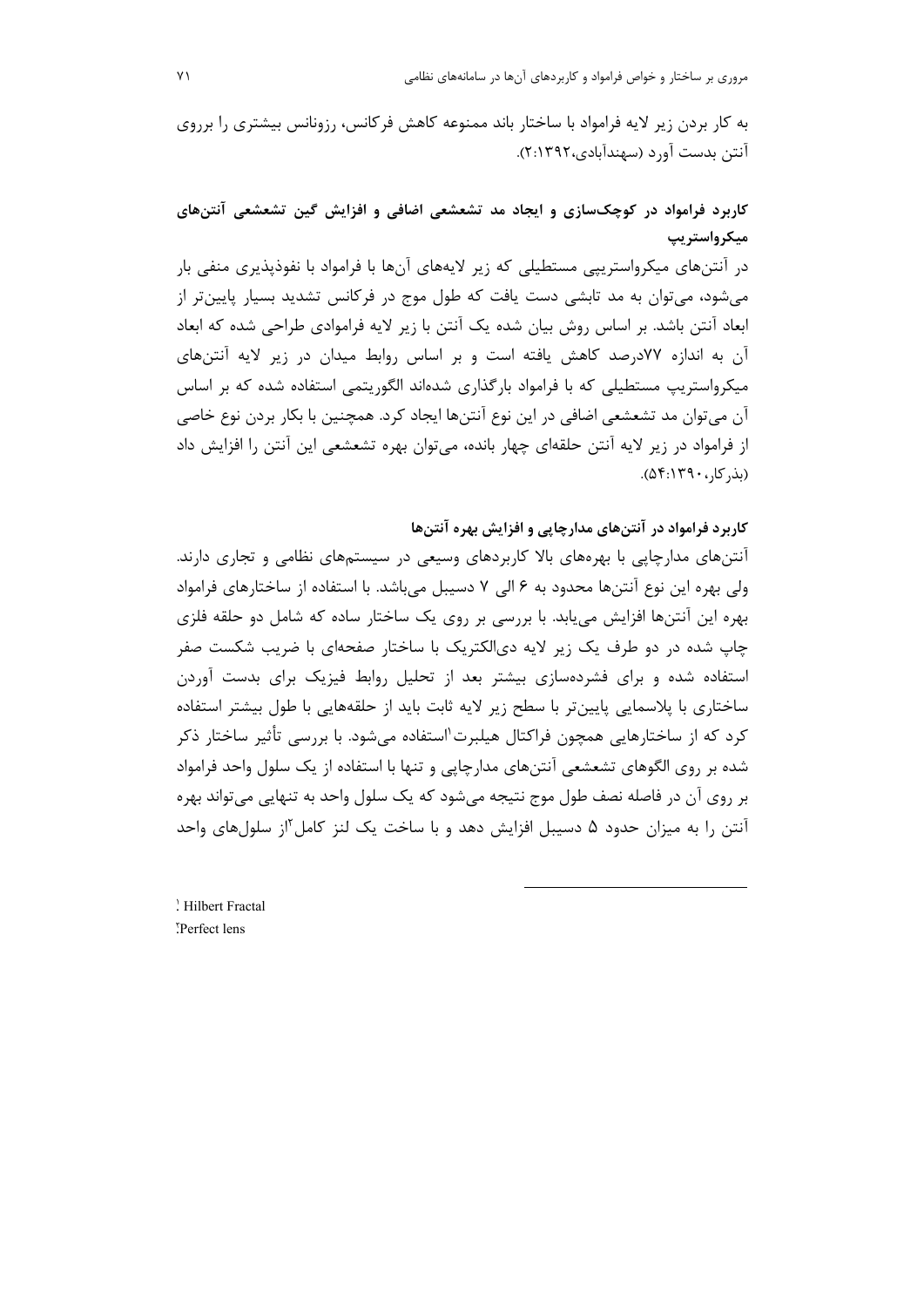فرامواد و قرارگیری آن بر روی آنتن بهره آنتن تا حدود از ۶ تا ۱۶ دسیبل افزایش دهد (حاجيزاده،١٣٩١: ٧١).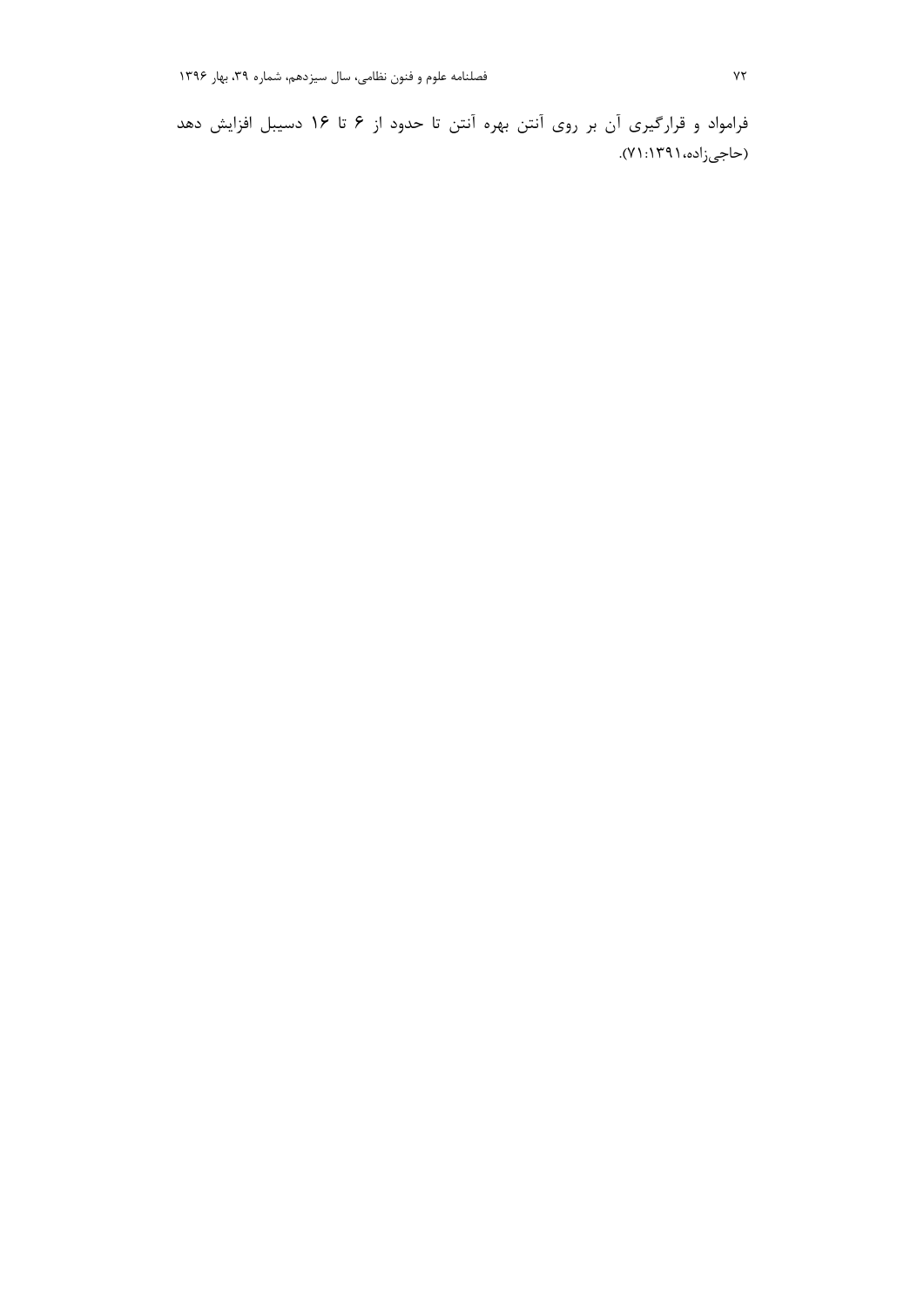کاربرد فرامواد در رولایه آنتن یچ میکرواستریپ

برای افزایش بهره و پهنای باند آنتنهای پچ میکرواستریپ می توان از فرامواد به عنوان رولایه استفاده کرد. یک ساختار تشدیدی جدید فراماده معرفی شده است که در آن فراماده به فرم امگای تغییر شکل یافته مے،باشد. نشان دادهشده است که حول فرکانس تشدید در فراماده معرفی شده، ضریب نفوذ مغناطیسی و ضریب گذردهی الکتریکی منفی می باشند. فراماده حاصل، از انتشار امواج سطحی ایجادشده، بر روی آنتن یچ جلوگیری کرده است و باعث بهبود پارامترهای تشعشعی آنتن میشود. برای بررسی عملکرد رو لایه، ابتدا یک آنتن یچ مستطیلی در باند c طراحی شدهاست و سپس با بکارگیری فراماده معرفی شده به عنوان رولایه، بهره آنتن در حدود ۱۱۶درصد و پهنای باند آنتن در حدود ۹۰ درصد افزایش داده شده است. آنتن پچ و فراماده مورد نظر ساخته شده و گین و تلفات بازگشتی آنتن در حضور و عدم حضور رولایه، اندازهگیری عملی شدهاست. نتایج حاصل از اندازهگیری توافق خوبی با نتایج شبیهسازی دارد. (خليل يور وشريفي، ١٣٨۴:١٣٨١)

کاربرد فرامواد در فشردهسازی ادوات مایکروویو نظیر فیلترها و سنسورها

سنتز فرامواد با استفاده تشدیدکنندههای حلقه شکافدار صورت می گیرد. در این خصوص نکته کلیدی اندازه بسیار کوچک این تشدیدکنندهها در قیاس با طول موج مورد استفاده است. همچنین فشرده بودن این تشدیدکنندهها همراه با مفاهیم الهام گرفته شده ازخواص فرامواد می تواند در طراحی مدارهای صفحهای فشرده مورد استفاده قرار گیرد. در این راستا با توجه به نیاز روز افزون به فشردهسازی مدارهای صفحهای مایکروویوی، موج میلیمتری و تراهرتز، خصوصاً در ادواتالکترونیکی و مخابراتی سیار، با استفاده از فرامواد و کاربرد آن در فشردهسازی مدارات مايكرويوو فيلترها نمايان گشته است (اورعي، ٣٥:١٣٩١).

کاربرد فرامواد در طراحی خطوط انتقال مایکروو با توجه به اینکه فرامواد یک ساختار مصنوعی و همگن هستند، که خواص غیرعادی الکترومغناطیسی از خود نشان میدهند، و همچنین مواد دست چپی که دارای ضریب گذردهی الکتریکی و نفوذ پذیری مغناطیسی منفی هستند، اما مواد دست چپی خالص را نمیتوان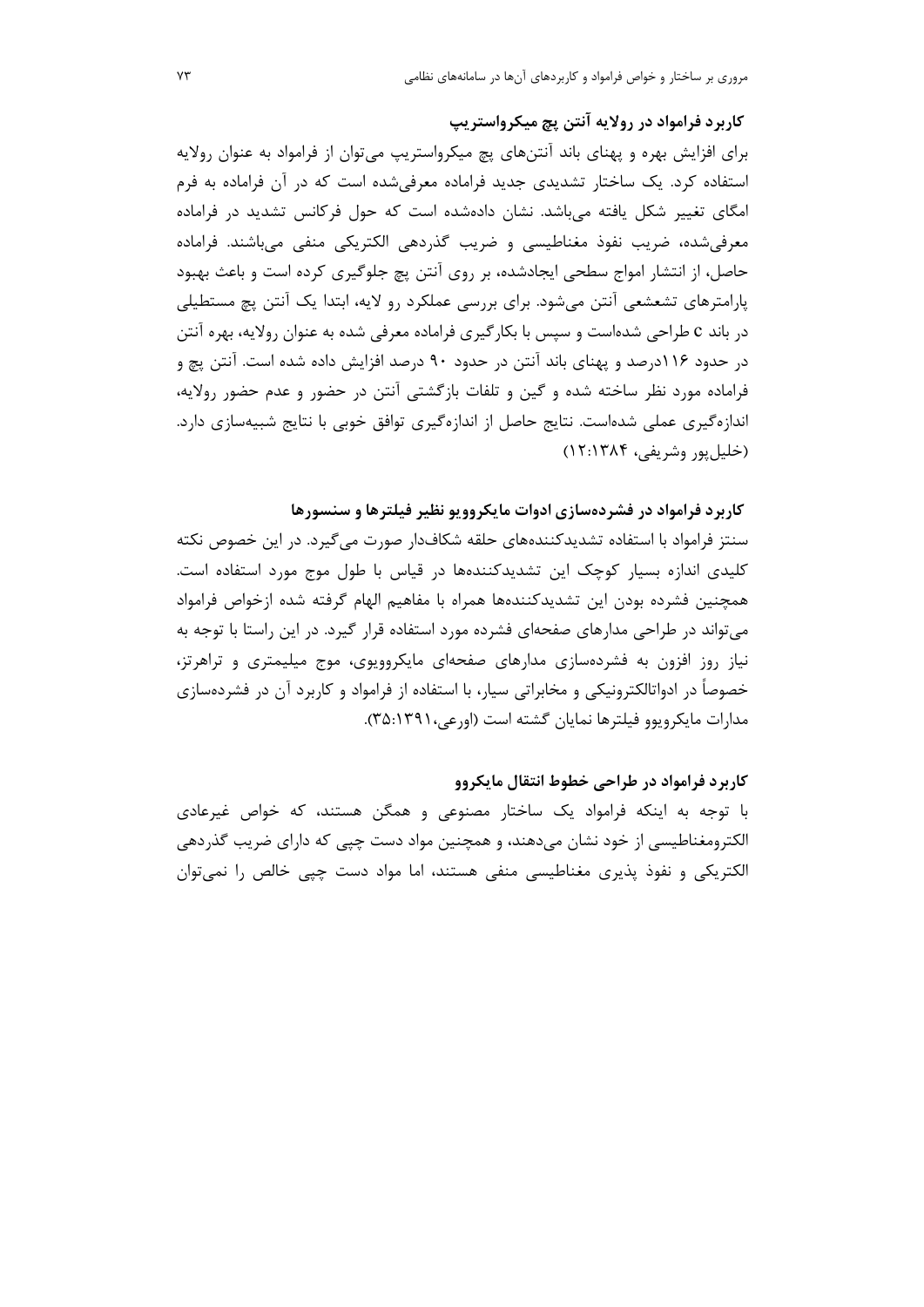ایجادکرد، زیرا به دلیل وجود عناصر پارازیتیک در فرکانس های بالا، همواره ترکیبی از مواد دستراستی'(که دارای ضرایب گذردهی الکتریکی و نفوذپذیری مغناطیسی مثبت هستند) و دستچیی<sup>۲</sup>وجود دارد، و به این نکته باید اشاره نمود که فرامواد فقط به این مواد محدود نمی شود. خط انتقال اینتردیجیتال ّبر اساس مفاهیم خط انتقال فرامواد دست چیبی و دست راستی معرفی شده است، که معایب و مشکلات خط انتقال را ندارد. با کنار هم قرار دادن و سری کردن خازنهای اینتردیجیتال می توان یک خط انتقال اینتردیجیتال ایجاد کرد. به ازای فرکانسهای بیشتر از فرکانس تشدید سری ساختار، ثابت انتشار این خط انتقال حقیقی و مثبت خواهد شد. بنابراین خط انتقال عملکردی مشابه خط انتقال معمولی دارد، اما ثابت انتشار و در نتیجه امپدانس مشخصه آنها تابعی از فرکانس میباشد، و از این نظر با خط انتقال معمولی تفاوت دارد (کشاورز،۴۴:۱۳۸۹).

کاربرد فرامواد در طراحی و ساخت فیلتر میاننگذر موجبری

در یک کاربرد جدید یک ورقه نازک از تشدیدکنندههای حلقوی s شکل برای پرکردن یک موجبر مستطیلی به عنوان یک فیلتر میاننگذر موجبری که پهنای باند و فرکانس قطع آن قابل تنظیم است، استفاده شدهاست. شبیهسازی و اندازهگیری پارامترهای ماتریس پراکندگی این ساختار ارائه شدهاست. نتایج حاصل نشان مے دهند که فرکانس قطع و پهنای باند، باند توقف فيلتر بوسيله تغييرات خواص زيرلايه فراماده (ضريب گذردهي|لكتريكي و ضخامت) و موقعيت قرارگیری آن درون موجبر می تواند کنترل شود. همچنین نتایج نشاندادهاست که تغییر قسمت حقیقی گذردهی نسبی زیرلایه فراماده از ۱ تا ۶، در حالی که ضخامت فیزیکی ثابت نگهداشتهشود (۵۸,۰ میلیمتر)، فرکانس قطع از ۱۰٫۶ به ۶٫۹ گیگاهرتز جابهجا می شود. از طرف دیگر هنگامی که ضخامت فیزیکی زیرلایه فراماده از ۰٫۵۰۸ میلیمتر تا ۴ میلیمتر تغییر کند، در حالی که گذردهی نسبی ثابت نگهداشته شود، فرکانس قطع فیلتر از ۸٫۸ تا ۵٫۹ گیگاهرتز کاهش می یابد. دیدهشده است که پهنای باند توقف فیلتر از حدود ۴٫۷ گیگاهرتز تا

: Right Handed (RH) <sup>5</sup> Left Handed (LH) <sup>r</sup> Inter digital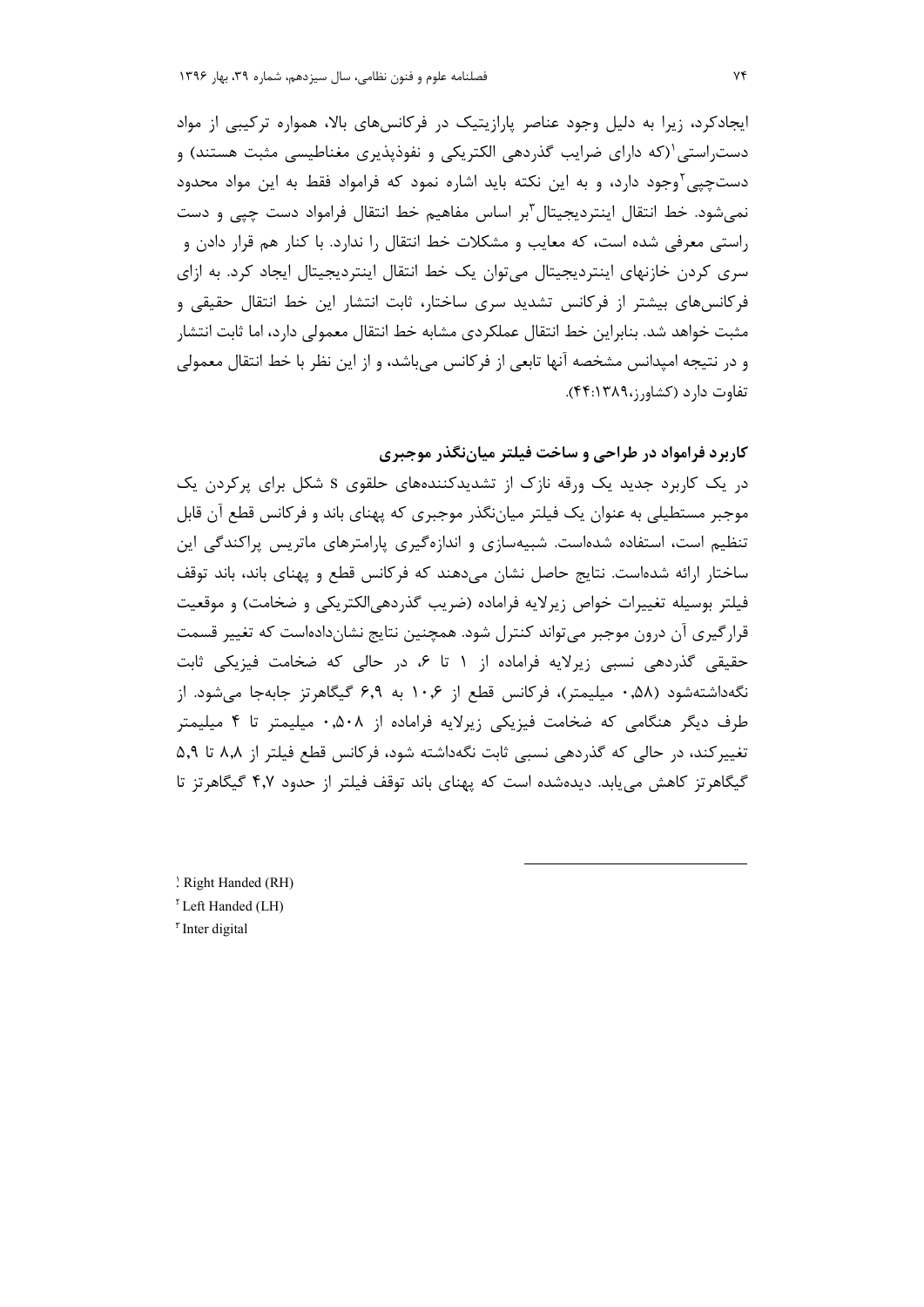حدود چند مگاهرتز می تواند بوسیله افزایش فاصله ورقه از محور مرکزی موجبر کاهش پیدا کند (خلیل یو, و حکاک،۱۳۸۸:۵۸۷).

کاربرد فرامواد در اتصال  $\mathbf T$  صفحه  $\mathbf E$  موجبری با ساختار دوبانده قابل تنظیم در کاربردی جدید، یک اتصال T صفحه E موجبری باند X، با استفاده از یک ورقه از تشدیدکنندههای حلقوی S شکل در هر بازوی اتصال، به عنوان یک تقسیمکننده توان دو بانده بکار گرفته شده است. نتایج بدست آمده از اندازهگیری و شبیهسازی عددی ساختار ارائه شدهاست. نتایج نشان دادهاست که این ساختار در باند فرکانسی عریض زیر فرکانس قطع اتصال موجبری خالی (بدون حضور فراماده) و با حداقل تلفات عبوری، میتواند استفاده شود.  $\top$ همچنین نشان داده شده است که رنج فرکانسی هر یک از دو باند عبور، بوسیله تغییرات خواص زير لايه فراماده (ضريب گذردهي الكتريكي، ضخامت و موقعيت قرارگيري داخل موجبرها) قابل تنظیم است (خلیل بور و رادمنش،۱۳۸۹:۱۵:۱۵).

## کاربرد فرامواد در پدیده تونلزنی در موجبر

در کاربردی جدید، یک ورقه از تشدیدکنندههای حلقوی S شکل به فرم از یک فراماده تک قطبی غیر همسانگرد با ضریب نفوذ مؤثر مغناطیسی منفی برای پرکردن موجبر مستطیلی استفاده می شود. تئوری و نتایج آزمایش ها نشاندادهاست که فرکانس قطع موجبر کاهش یافته است. به عبارت دیگر، زیر فرکانس قطع موجبر خالی با حداقل تلفات عبوری، میتوان از موجبر برای انتشار مود غالب استفاده کرد. از طرف دیگر این ساختار به عنوان فیلتر میاننگذر با پهنای باند قابل تنظیم، استفاده می شود. یهنای باند، باند توقف می تواند از چند مگاهرتز تا چند گیگاهرتز متغیر باشد. عرض باند با افزایش فاصله ورقه از محور مرکزی موجبر، کاهش می یابد (خليل يور و حكاك، ۱۳۸۷:۱۴).

### کاربرد فرامواد در بافرهای شبکههای مخابرات فیبرنوری

با ورود فیبرنوری به شبکههای مخابراتی و ایجاد شبکههای مخابرات فیبرنوری جهت بهبود عملکرد شبکه و افزایش قابلیتهای آن از جمله افزایش پهنای باند، سرعت عملکرد سیستم و کاهش تلفات، تجهیزات الکترونیکی مورد استفاده به تدریج جای خود را به تجهیزات تمام نوری میدهند. یکی از المانهای اصلی در این شبکهها که در پردازش اطلاعات بکار می رود بافرها می باشند. هنگامیکه چند بسته دیتا از منابع مختلف به طور همزمان به یک گره می رسند و به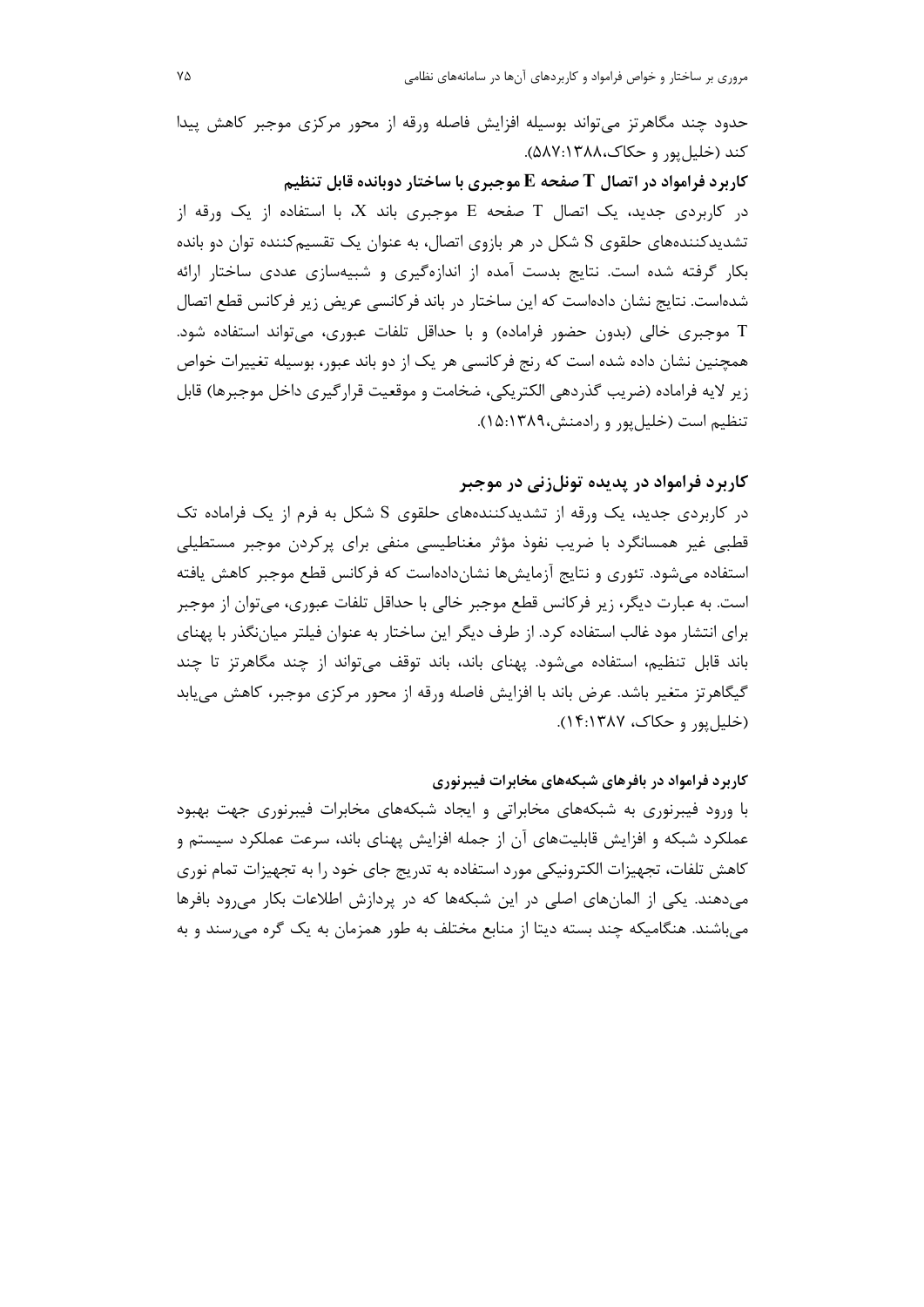یک مقصد نهایی مشترک ارسال می شوند، جهت جلوگیری از تصادم و از بین رفتن اطلاعات یعنی برای جمع کردن بیتهای دیتا عمل بافرکردن انجام میشود. از طرف دیگر فرامواد دارای کاربردهای منحصر به فردی می باشند، که یکی از این کاربردها استفاده از این مواد به عنوان ماده مورد استفاده در هسته موجبرهای نوری می باشد. (شاهملکی، ۲۹۰(۶۶:۱۳۹۰).

#### بافتهها

برطبق مبانی نظری و مفاهیم و تحلیلی که از فرامواد صورت گرفت، فرامواد دارای ویژگیها و کاربردهای زیر میباشند.

۱. دستهای از مواد مصنوعی ساخت انسان میباشند، که از ترکیب آرایهای از میلهها و حلقههاي فلزي بوجود ميآيند. ۲. دارای خواص نامتعارف الکترومغناطیسی در ساختار وجودی خود و دارای خاصیت ضریب شکست منفی نور می باشند. ٣. از لحاظ ساختار مؤثر الكترومغناطيسي همگن مي باشند. ياسخ فرامواد به امواج الکترومغناطیسی به مولکولها و اتمهای سازنده آن ماده بستگی دارد. ۴. فرامواد با توجه به مثبت یا منفی بودن پارامترهای نفوذپذیری وگذردهی الکتریکی به چهار دسته تقسیمبندی می شوند. دسته اول، موادی هستند که هر دو پارامتر مثبت میباشند، که در دیالکتریکهای شفاف معمولی اتفاق میافتد. دسته دوم، موادی که دارای نفوذپذیری مغناطیسی مثبت و گذردهی الکتریکی منفی میباشند، که معمولاً در پلاسماهای الکتریکی ظاهر میشوند. دسته سوم که از آن بهعنوان مواد با ضریب شکست منفی یاد می شود، در آن هر دو پارامتر منفی می باشند. در دسته آخر، نفوذپذیری مغناطیسی منفی بوده و گذردهی الکتریکی مثبت می باشد، که به عنوان مواد پلاسمای مغناطیسی شناخته می شوند. دستیابی به این مواد با استفاده از مواد موجود در طبیعت میسر نمی باشد، لذا برای دستیابی به این خواص باید از میکرو و نانو ساختارهای مصنوعی استفادەنمود.

۵. پرتوهای نوری که بر فرامواد تابیده میشوند، به دور شیء گردیده و در طرف دیگر دوباره جمع شده، در نهایت دقیقاً در همان مسیر قبلی به راه خود ادامه می۵هند. با پوشش اشیای مختلف با فرامواد می توان آنها را از نور مرئی، نور مادون قرمز، مایکروویو (ریزموج) و شاید دستگاههای ردیاب صوتی پنهان کرد.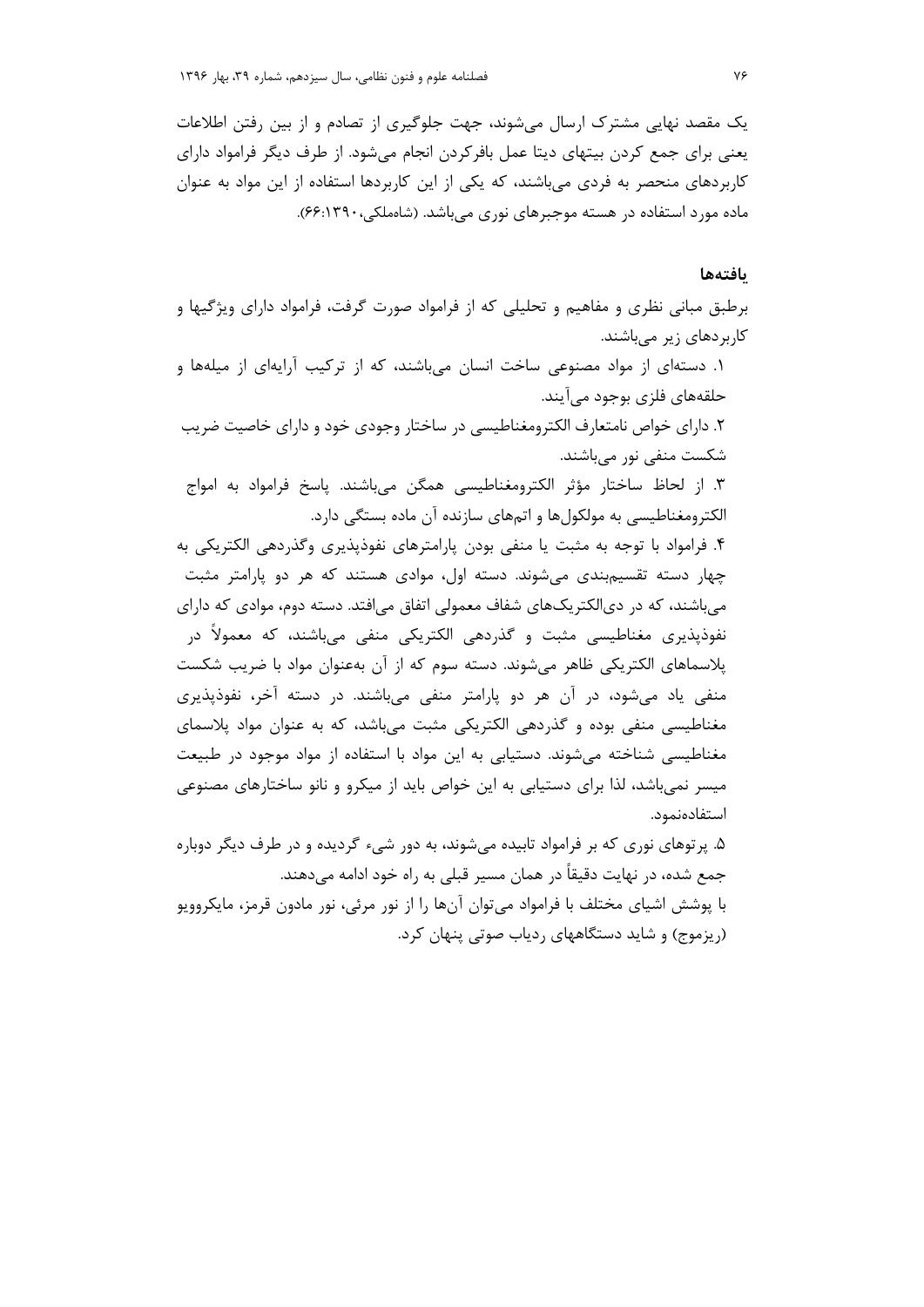مروری بر ساختار و خواص فرامواد و کاربردهای آنها در سامانههای نظامی

۶. خواص ایتیکی یک فراماده از هندسه نانو سلولهای خود یا همان اتمهای مصنوعی مشتق میشود. با دستکاری هندسه این سلولها می توان ضریبشکست را تنظیم کرده و ضريبشكست مثبت، منفى يا صفر به فراماده بخشيد. ۷. خواص جالب توجه فرامواد، باعث بکارگیری گسترده آنها در زمینههای مختلف مایکروویو، آنتنهای هوشمند، لنزها و …شدهاست. از جنبه نظامی، نیز میتوان از فرامواد درموارد زیر استفاده کرد. ● می توان در نامرئی سازی پرندههای خودی نظیر پهباد، موشک و یا به عبارتی دیگر در ساخت شنل نامرئی كننده استفاده كرد. ● در طراحی شیلد وبهبود ضریب شیلدینگ برای ایمنی سیستمهای نظامی و اتاقهای جنگ با استفاده از فرامواد استفاده شدهاست. • بکارگیری فرامواد در آنتنها مورد بررسی قرارگرفتهاست، که نتایج شبیهسازی نشان دهنده افزایش پارامترهایی مانند سمتگرایی، توان تشعشعی، پهنای باند و در نهایت کوچکسازی و چند باندیکردن در آنتنهای مرجع میباشد. ● کاربرد فرامواد باعث فشردهسازی ادوات مایکروویو نظیر فیلترها و سنسورها شدهاست. ● استفاده از فرامواد در بافرهای شبکههای مخابرات فیبرنوری باعث جلوگیری از تصادم و از بین رفتن اطلاعات مے شود.

## نتىجە گىرى

در این مقاله به تشریح ساختار و خواص نامتعارف فرامواد در مواجهه با امواج الکترومغناطیسی یرداخته شد. این مواد دارای ضرایب گذردهی الکتریکی و نفوذیذیری مغناطیسی صفر و یا کوچکتر از صفر در فرکانسهای خاصی میباشند. تأثیر استفاده از فرامواد در استتارهای مدرن با یوشش فراموادی بررسی شد. از مباحث مطرح شده نتیجه گرفته می شود که در کاربردهای مهم نظامی، استفاده از فرامواد در نامرئی سازی پرندههای خودی نظیر پهپاد و موشک مؤثر می باشد. همچنین در طراحی شیلد و بهبود ضریب شیلدینگ برای ایمنی سیستمهای نظامی و اتاق های جنگ، می توان از فرامواد استفاده کرد. این مواد برای بهبود و ارتقای خواص تشعشعی آنتنها (کوچک سازی، ایجاد مد تشعشعی اضافی، افزایش جهتدهی و گین)، و فشردهسازی ادوات مایکروویو (فیلترها و سنسورها) بکار گرفته شده در تجهیزات نظامی نیز مناسب می باشند.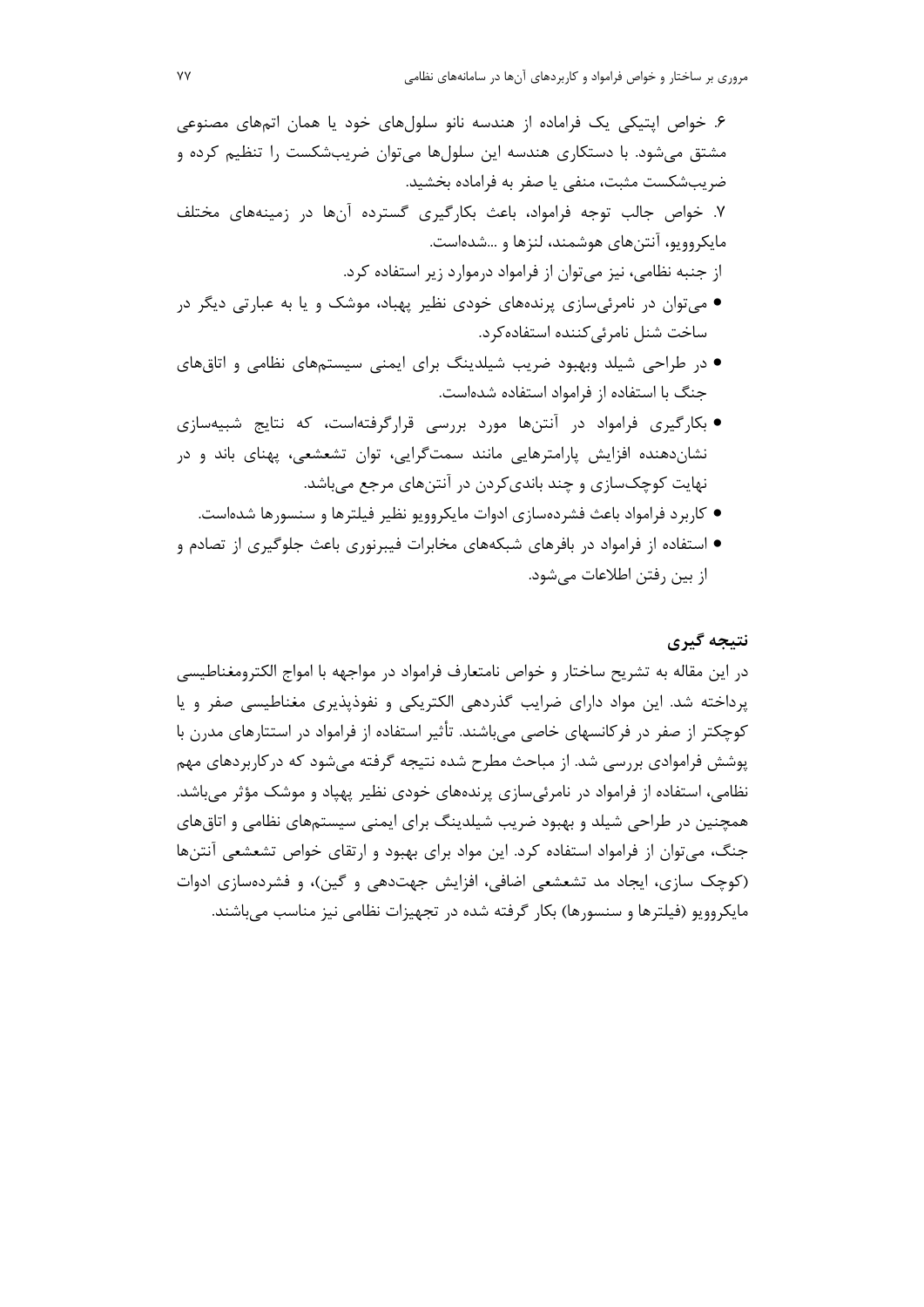منابع

- امیری، امیدرضا (۱۳۹۲)، تحلیل و شبیهسازی آنتنهای تشدیدکننده دیالکتریک با ساختارهای متامتریال و بهبود پارامترهای آن، پایاننامه کارشناسی|رشد، دانشگاه شیراز
	- احمدیان، راحله (۱۳۹۱)، طراحی شیلد متامتریال و شبیهسازی آن به منظور یهبود ضریب شیلدینگ، پایاننامه کارشناسیارشد، دانشگاه بینالمللی امامخمینی
	- اریبی، میرتوحید (۱۳۸۷)، بررسی کاربرد مواد متامتریال در آنتنها، تهران، سمینار کارشناسی ارشد، دانشگاه آزاد اسلامی واحد تهران جنوب
		- بحری، علی (۱۳۹۳)، بررسی، طراحی و شبیهسازی آنتنهای MIMO مبتنی بر ساختارهای متامتریال، پایاننامه کارشناسی، دانشگاه زنجان
	- سهندآبادی، ساحره (۱۳۹۲)، آنتن مثلثی سیرپینسکی بر روی زیرلایه متامتریال باند ممنوعه قارچی، تهران موسسه آموزشعالی خاوران
	- بذرکار، امیر (۱۳۹۰)، طراحی و تحلیل آنتنهای میکرواستریپ بر روی زیرلایههای متامتریال، یایاننامه کارشناسی ارشد، دانشگاه صنعتی شیراز
- حاجی;اده، پرویز (۱۳۹۱)، افزایش بهره آنتنهای مدارچایی با استفاده از متامتریالها، پایاننامه دوره کارشناسی ارشد، دانشگاه شاهد
	- اورعی، محمدرضا (۱۳۹۱)، بررسی خواص نوری فرامواد و کارپردهای آن در فناوریهای نوین نوری، پایان نامه کارشناسی ارشد، دانشگاه اصفهان
		- کشاورز، رسول (۱۳۸۹)، متامتریال و کاربرد آن در طراحی مدارهای مایکروویو، پایاننامه کارشناسی ارشد، دانشگاه شهید باهنر کرمان
- شاهملکی، روجیار (۱۳۹۰)، طراحی بافر تمام نوری با متامتریال، پایاننامه کارشناسی ارشد، دانشگاه تبريز
	- خلیل پور و حکاک، (۱۳۸۷)، پدیده تونل نی در موجبر با استفاده از فراماده، ژورنال الكترومغناطيس، ٢٣، ١٧٧٢-١٧۶٣
- خلیل پور و شریفی، (۱۳۸۴)، بکارگیری فراماده بهبودیافته به عنوان رولایه آنتن یچ میکرواستریپ، انجمن مهندسین برق و الکترونیک ایران،۲،۲
- خلیل یور و حکاک، (۱۳۸۸)، باند توقف قابل تنظیم فیلتر موجبری با استفاده از تشدیدکنندههای حلقوى S شكل، ژورنال الكترومغناطيس،٢۴، ۵۸۷-۵۸۷
	- $\vdash$  خلیل یور و رادمنش، (۱۳۸۹۸)، اتصال  $\Gamma$  صفحه  $\Xi$  موجبری دو بانده قابل تنظیم با استفاده از  $\bullet$ تشدیدکنندههای حلقوی S شکل، انجمن مهندسین برق والکترونیک ایران